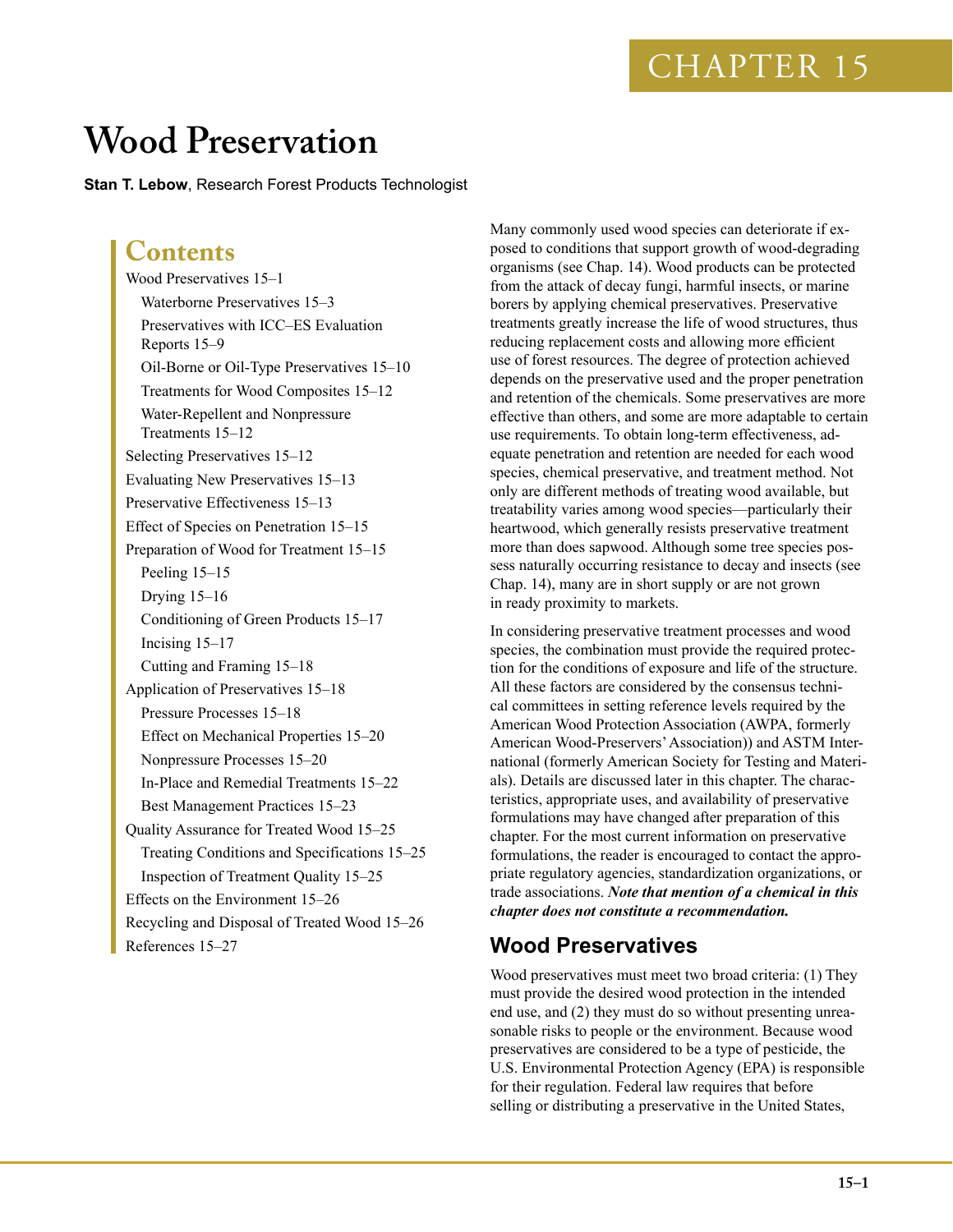#### *Synopsis of EPA-approved consumer information sheets for wood treated with CCA, ACZA, creosote, or pentachlorophenol*

**NOTE:** This is only a synopsis of information contained in consumer information sheets. For complete consumer information sheets, contact your treated wood supplier or the website of the Environmental Protection Agency.

### *Handling Precautions*

Avoid frequent or prolonged inhalation of sawdust from treated wood. When sawing, sanding, and machining treated wood, wear a dust mask. Whenever possible, these operations should be performed outdoors to avoid indoor accumulations of airborne sawdust from treated wood. When power-sawing and machining, wear goggles to protect eyes from flying particles. Wear gloves when working with the wood. After working with the wood, and before eating, drinking, toileting, and use of tobacco products, wash exposed areas thoroughly. Avoid frequent or prolonged skin contact with creosote- or pentachlorophenol-treated wood. When handling creosote- or pentachlorophenol-treated wood, wear long-sleeved shirts and long pants and use gloves impervious to the chemicals (for example, gloves that are vinyl coated). Because preservatives or sawdust may accumulate on clothes, they should be laundered before reuse. Wash work clothes separately from other household clothing.

Treated wood should not be burned in open fires or in stoves, fireplaces, or residential boilers, because toxic chemicals may be produced as part of the smoke and ashes. Treated wood from commercial or industrial use (such as construction sites) may be burned only in commercial or industrial incinerators or boilers in accordance with state and Federal regulations. CCA-treated wood can be disposed of with regular municipal trash (municipal solid waste, not yard waste) in many areas. However, state or local laws may be stricter than federal requirements. For more information, please contact the waste management agency for your state.

### *Use Site Precautions*

All sawdust and construction debris should be cleaned up and disposed of after construction. Do not use treated wood under circumstances where the preservative may become a component of food or animal feed. Examples of such sites would be use of mulch from recycled arsenic-treated wood, cutting boards, counter tops, animal bedding, and structures or containers for storing animal feed or human food. Only treated wood that is visibly clean and free of surface residue should be used for patios, decks, and walkways. Do not use treated wood for construction of those portions of beehives which may come into contact with honey. Treated wood should not be used where it may come into direct or indirect contact with drinking water, except for uses involving incidental contact such as docks and bridges.

Logs treated with pentachlorophenol should not be used for log homes. Wood treated with creosote or pentachlorophenol should not be used where it will be in frequent or prolonged contact with bare skin (for example, chairs and other outdoor furniture), unless an effective sealer has been applied. Creosote- and pentachlorophenol-treated wood should not be used in residential, industrial, or commercial interiors except for laminated beams or building components that are in ground contact and are subject to decay or insect infestation and where two coats of an appropriate sealer are applied. Do not use creosote- or pentachlorophenol-treated wood for farrowing or brooding facilities. Wood treated with pentachlorophenol or creosote should not be used in the interiors of farm buildings where there may be direct contact with domestic animals or livestock that may crib (bite) or lick the wood. In interiors of farm buildings where domestic animals or livestock are unlikely to crib (bite) or lick the wood, creosote- or pentachlorophenol-treated wood may be used for building components that are in ground contact and are subject to decay or insect infestation and where two coats of an appropriate sealer are applied. Sealers may be applied at the installation site. Urethane, shellac, latex epoxy enamel, and varnish are acceptable sealers for pentachlorophenol-treated wood. Coal-tar pitch and coal-tar pitch emulsion are effective sealers for creosote-treated wood-block flooring. Urethane, epoxy, and shellac are acceptable sealers for all creosote-treated wood.

a company must obtain registration from EPA. Before registering a new pesticide or new use for a registered preservative, EPA must first ensure that the preservative can be used with a reasonable certainty of no harm to human health and without posing unreasonable risks to the environment. To make such determinations, EPA requires more than 100 different scientific studies and tests from applicants. This chapter discusses only wood preservatives registered by the EPA.

Some preservatives are classified as "restricted use" by the EPA and these can be used only in certain applications and can be applied only by certified pesticide applicators. Restricted use refers to the chemical preservative and not to the treated wood product. The general consumer may buy and use wood products treated with restricted-use pesticides; EPA does not consider treated wood a toxic substance nor is it regulated as a pesticide. Although treated wood is not regulated as pesticide, there are limitations on how some types of treated wood should be used. Consumer Information Sheets (EPA-approved) are available from retailers of creosote-, pentachlorophenol-, and inorganicarsenical-treated wood products. The sheets provide information about the preservative and the use and disposal of treated-wood products (see Synopsis of EPA-Approved Consumer Information Sheets for Wood Treated with CCA, ACZA, Creosote, or Pentachlorophenol). The commercial wood treater is bound by the EPA regulation and can treat wood only for an end use that is allowed for that preservative. Some preservatives that are not classified as restricted by EPA are available to the general consumer for nonpressure treatments. It is the responsibility of the end user to apply these preservatives in a manner that is consistent with the EPA-approved labeling. Registration of preservatives is under constant review by the EPA, and a responsible State or Federal agency should be consulted as to the current status of any preservative.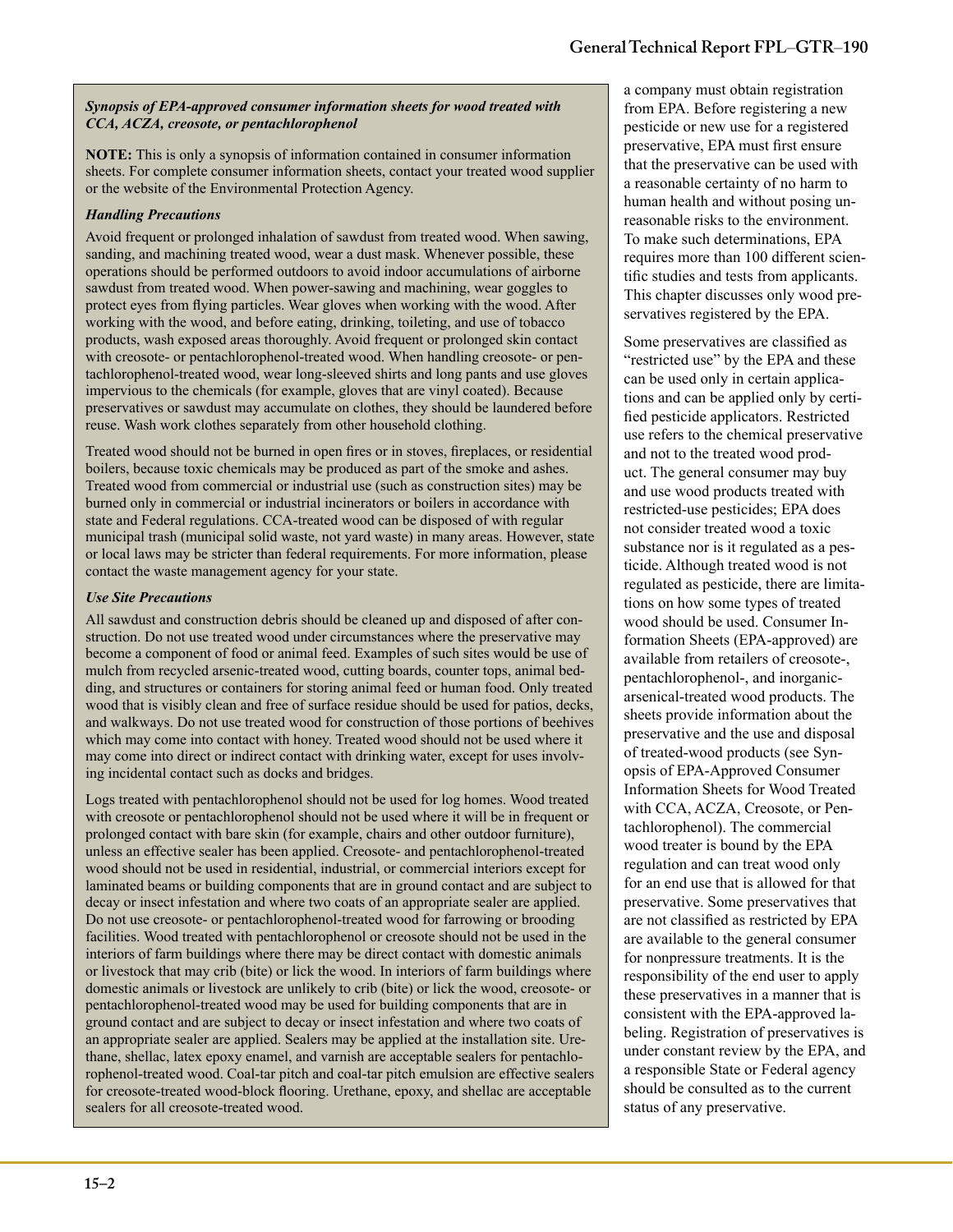Before a wood preservative can be approved for pressure treatment of structural members, it must be evaluated to ensure that it provides the necessary durability and that it does not greatly reduce the strength properties of the wood. The EPA typically does not evaluate how well a wood preservative protects the wood. Traditionally this evaluation has been conducted through the standardization process of the AWPA. The AWPA Book of Standards lists a series of laboratory and field exposure tests that must be conducted when evaluating new wood preservatives. The durability of test products are compared with those of established durable products and nondurable controls. The results of those tests are then presented to the appropriate AWPA subcommittees for review. AWPA subcommittees are composed of representatives from industry, academia, and government agencies who have familiarity with conducting and interpreting durability evaluations. Preservative standardization by AWPA is a two-step process. If the performance of a new preservative is considered appropriate, it is first listed as a potential preservative. Secondary committee action is needed to have the new preservative listed for specific commodities and to set the required treatment level.

More recently the International Code Council–Evaluation Service (ICC–ES) has evolved as an additional route for gaining building code acceptance of new types of pressuretreated wood. In contrast to AWPA, the ICC–ES does not standardize preservatives. Instead, it issues Evaluation Reports that provide evidence that a building product complies with building codes. The data and other information needed to obtain an Evaluation Report are first established as Acceptance Criteria (AC). AC326, which sets the performance criteria used by ICC–ES to evaluate proprietary wood preservatives, requires submittal of documentation accredited third party agencies in accordance with AWPA , ASTM, and EN standard test methods. The results of those tests are then reviewed by an evaluation committee to determine if the preservative has met the appropriate acceptance criteria.

Wood preservatives have traditionally been divided into two general classes: (1) Oil-type or oil-borne preservatives, such as creosote and petroleum solutions of pentachlorophenol, and (2) waterborne preservatives that are applied as water solutions or with water as the carrier. Many different chemicals are in each of these classes, and each has different effectiveness in various exposure conditions. Some preservatives can be formulated so that they can be delivered with either water or oil-type carriers. In this chapter, both oilborne and waterborne preservative chemicals are described as to their potential end uses. Tables 15–1 and 15–2 summarize preservatives and their treatment levels for various wood products.

### **Waterborne Preservatives**

Waterborne preservatives are often used when cleanliness and paintability of the treated wood are required. Formulations intended for use outdoors have shown high resistance to leaching and very good performance in service. Waterborne preservatives are included in specifications for items such as lumber, timber, posts, building foundations, poles, and piling (Table 15–1). Because water is added to the wood in the treatment process, some drying and shrinkage will occur after installation unless the wood is kiln-dried after treatment.

Copper is the primary biocide in many wood preservative formulations used in ground contact because of its excellent fungicidal properties and low mammalian toxicity (Table 15–3). Because some types of fungi are copper tolerant, preservative formulations often include a co-biocide to provide further protection.

Inorganic arsenicals are a restricted-use pesticide. For use and handling precautions of pressure-treated wood containing inorganic arsenicals, refer to the EPA-approved Consumer Information Sheets.

### Acid Copper Chromate (ACC)

Acid copper chromate (ACC) contains 31.8% copper oxide and 68.2% chromium trioxide (AWPA P5). The solid, paste, liquid concentrate, or treating solution can be made of copper sulfate, potassium dichromate, or sodium dichromate. Tests on stakes and posts exposed to decay and termite attack indicate that wood well impregnated with ACC generally provides acceptable service. However, some specimens placed in ground contact have shown vulnerability to attack by copper-tolerant fungi. ACC has often been used for treatment of wood in cooling towers. Its current uses are restricted to applications similar to those of chromated copper arsenate (CCA) (Table 15–4). ACC and CCA must be used at low treating temperatures (38 to 66 °C (100 to 150 °F)) because they are unstable at higher temperatures. This restriction may involve some difficulty when higher temperatures are needed to obtain good treating results in woods such as Douglas-fir.

### Ammoniacal Copper Zinc Arsenate (ACZA)

Ammoniacal copper zinc arsenate (ACZA) is commonly used on the West Coast of North America for the treatment of Douglas-fir. The penetration of Douglas-fir heartwood is improved with ACZA because of the chemical composition and stability of treating at elevated temperatures. Wood treated with ACZA performs and has characteristics similar to those of wood treated with CCA (Table 15–1).

ACZA should contain approximately 50% copper oxide, 25% zinc oxide, and 25% arsenic pentoxide dissolved in a solution of ammonia in water (AWPA P5). The weight of ammonia is at least 1.38 times the weight of copper oxide. To aid in solution, ammonium bicarbonate is added (at least equal to 0.92 times the weight of copper oxide).

ACZA replaced an earlier formulation, ammoniacal copper arsenate (ACA) that was used for many years in the United States and Canada.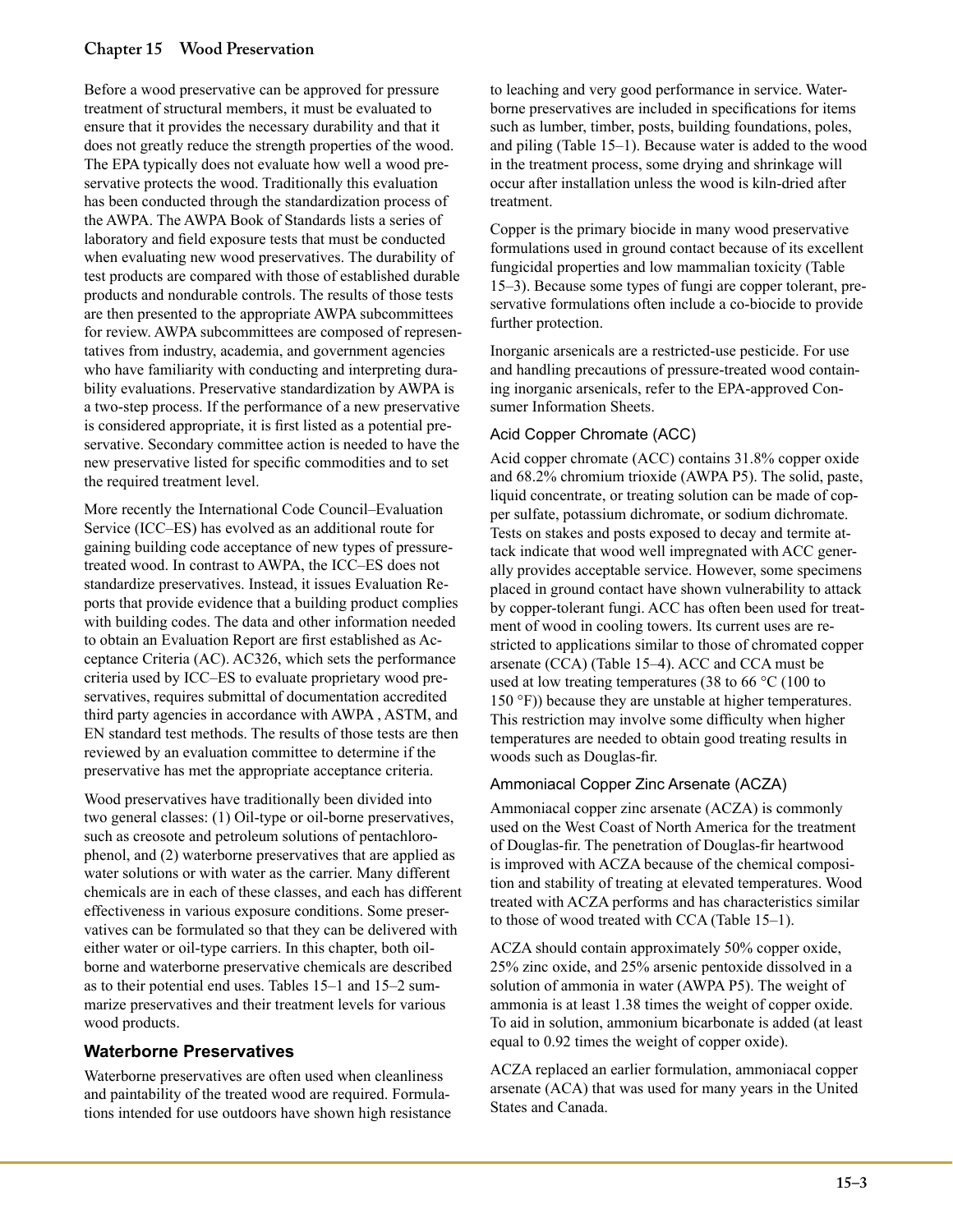|                                                                                                                     |                             |                                 | Retentions (kg $m^{-3}$ ) <sup>b</sup> for each type of exposure and AWPA | use category designation |                        |     |                          |
|---------------------------------------------------------------------------------------------------------------------|-----------------------------|---------------------------------|---------------------------------------------------------------------------|--------------------------|------------------------|-----|--------------------------|
|                                                                                                                     |                             |                                 | Exterior<br>above-ground                                                  |                          | Soil or<br>fresh water |     |                          |
|                                                                                                                     | Interior,<br>dry or<br>damp | Vertical,<br>coated             | Horizontal                                                                | General                  | Severe/<br>critical    |     | Very severe/<br>critical |
| Preservative                                                                                                        | 1, 2                        | 3A                              | 3B                                                                        | 4A                       | 4B                     | 4C  | 4C (piles)               |
|                                                                                                                     |                             |                                 | <b>Waterborne: Listed by the AWPA</b>                                     |                          |                        |     |                          |
| <b>ACC</b>                                                                                                          | $\text{NL}^{\text{c}}$      | $\rm NL^c$                      | 4.0                                                                       | 8                        |                        |     |                          |
| <b>ACZA</b>                                                                                                         | 4.0                         | 4.0                             | 4.0                                                                       | 6.4                      | 9.6                    | 9.6 |                          |
| $ACQ-B$                                                                                                             | 4.0                         | 4.0                             | 4.0                                                                       | 6.4                      | 9.6                    | 9.6 |                          |
| $ACQ-C$                                                                                                             | 4.0                         | 4.0                             | 4.0                                                                       | 6.4                      | 9.6                    | 9.6 |                          |
| ACQ-D                                                                                                               | 2.4                         | 2.4                             | 2.4                                                                       | 6.4                      | 9.6                    | 9.6 |                          |
| $CA-B$                                                                                                              | 1.7                         | 1.7                             | 1.7                                                                       | 3.3                      | 5.0                    | 5.0 | $\overline{\phantom{0}}$ |
| $CA-C$                                                                                                              | 1.0                         | 1.0                             | 1.0                                                                       | 2.4                      | 5.0                    | 5.0 | $\overline{\phantom{0}}$ |
| $CBA-A$                                                                                                             | 3.3                         | 3.3                             | 3.3                                                                       | 6.5                      | 9.8                    | 9.8 |                          |
| <b>CCA</b>                                                                                                          | NL <sup>c</sup>             | NL <sup>c</sup>                 | $\overline{4}$                                                            | 6.4                      | 9.6                    | 9.6 | 12.8                     |
| $CX-A$                                                                                                              | 3.3                         | 3.3                             | 3.3                                                                       |                          |                        |     |                          |
| CuN (waterborne)                                                                                                    | 1.12                        | 1.12                            | 1.12                                                                      | 1.76                     |                        |     |                          |
| EL <sub>2</sub>                                                                                                     | 0.30                        | 0.30                            | 0.30                                                                      |                          |                        |     |                          |
| <b>KDS</b>                                                                                                          | 3.0                         | 3.0                             | 3.0                                                                       | 7.5                      |                        |     |                          |
| PTI                                                                                                                 | 0.21                        | 0.21                            | 0.21/0.29 <sup>d</sup>                                                    |                          |                        |     |                          |
| <b>SBX</b>                                                                                                          | $2.8/4.5^e$                 |                                 |                                                                           |                          |                        |     |                          |
|                                                                                                                     |                             |                                 | Oil-type: Listed by the AWPA                                              |                          |                        |     |                          |
| Creosote                                                                                                            | $128/NR^f$ 128.0            |                                 | 128.0                                                                     | 160                      | 160                    | 192 | 192                      |
| Penta P9 Type A Oil                                                                                                 | 6.4/NR <sup>f</sup>         | 6.4                             | 6.4                                                                       | 8.0                      | 8.0                    | 8.0 | 9.6                      |
| Penta P9 Type C Oil                                                                                                 | 6.4/NR <sup>f</sup>         | 6.4                             | 6.4                                                                       | 8.0                      | 8.0                    | 8.0 | 9.6                      |
| CuN (oilborne)                                                                                                      | 0.64/NR <sup>f</sup>        | 0.64                            | 0.64                                                                      | 0.96                     | 1.2                    | 1.2 | 1.6                      |
| Cu8                                                                                                                 | 0.32                        | 0.32                            | 0.32                                                                      |                          |                        |     |                          |
|                                                                                                                     |                             |                                 | Waterborne: Evaluation reports from ICC Evaluation Service, Inc.          |                          |                        |     |                          |
| ESR-1721                                                                                                            | 0.8                         | 0.8                             | 0.8                                                                       | 2.2                      | 3.6                    | 5.3 | 5.3                      |
| ESR-1980                                                                                                            | 2.4                         | 2.4                             | 2.4                                                                       | 5.4                      | 9.6                    | 9.6 |                          |
| ESR-2067                                                                                                            | 0.3                         | 0.3                             | 0.3                                                                       |                          |                        |     |                          |
| ESR-2240                                                                                                            | 1.0                         | 1.0                             | 1.0                                                                       | 2.4                      | 3.7                    |     |                          |
| ESR-2325                                                                                                            | 1.1                         | 1.1                             | 1.1                                                                       | 2.6                      | 3.8                    |     |                          |
| ESR-2711                                                                                                            |                             | $2.1/2.78$ 2.1/2.7 <sup>8</sup> | 2.1/2.7 <sup>g</sup>                                                      | 4.5                      | 6.9                    |     |                          |
| <sup>a</sup> Some exceptions exist for specific applications. See AWPA Standard U1 or ICC ES Evaluation Reports for |                             |                                 |                                                                           |                          |                        |     |                          |

#### **Table 15–1. Typical use categories and retentions for preservatives used in pressure treatment of Southern Pine species**<sup>a</sup>

details on specific applications. See Table 15–2 for seawater applications.

 $bT_0$  convert to retention expressed as lb ft<sup>-3</sup>, divide these values by 16.0.

<sup>e</sup>NL, not labeled. EPA labeling does not currently permit use of wood newly treated with these

preservatives in most applications within these use categories. See Table 15–4 for more details.<br><sup>d</sup>Higher retartion specified if the preservative is used without a stabilizer in the treatment solution

 ${}^{4}$ Higher retention specified if the preservative is used without a stabilizer in the treatment solution.<br><sup>e</sup>Higher retention for areas with Eormosan subterranean termites

<sup>e</sup>Higher retention for areas with Formosan subterranean termites.

f NR, not recommended for interior use in inhabited structures.

 $^{g}$ 2.1 kg m<sup>-3</sup> retention limited to decking and specialty use items.

### Chromated Copper Arsenate (CCA)

Wood treated with CCA (commonly called green treated) dominated the treated-wood market from the late 1970s until 2004. However, as the result of the voluntary label changes submitted by the CCA registrants, the EPA labeling of CCA currently permits the product to be used for primarily industrial applications (Table 15–4), and CCA-treated products are generally not available at retail lumber yards. CCA can no longer be used for treatment of lumber intended for use in residential decks or playground equipment. It is important to note that existing structures are not affected by

this labeling change and that the EPA has not recommended removing structures built with CCA-treated lumber. These changes were made as part of the ongoing CCA re-registration process, and in light of the current and anticipated market demand for alternative preservatives for nonindustrial applications. Allowable uses for CCA are based on specific commodity standards listed in the 2001 edition of the AWPA standards. The most important of these allowable uses are based on the standards for poles, piles, and wood used in highway construction. A list of the most common allowable uses is shown in Table 15–4.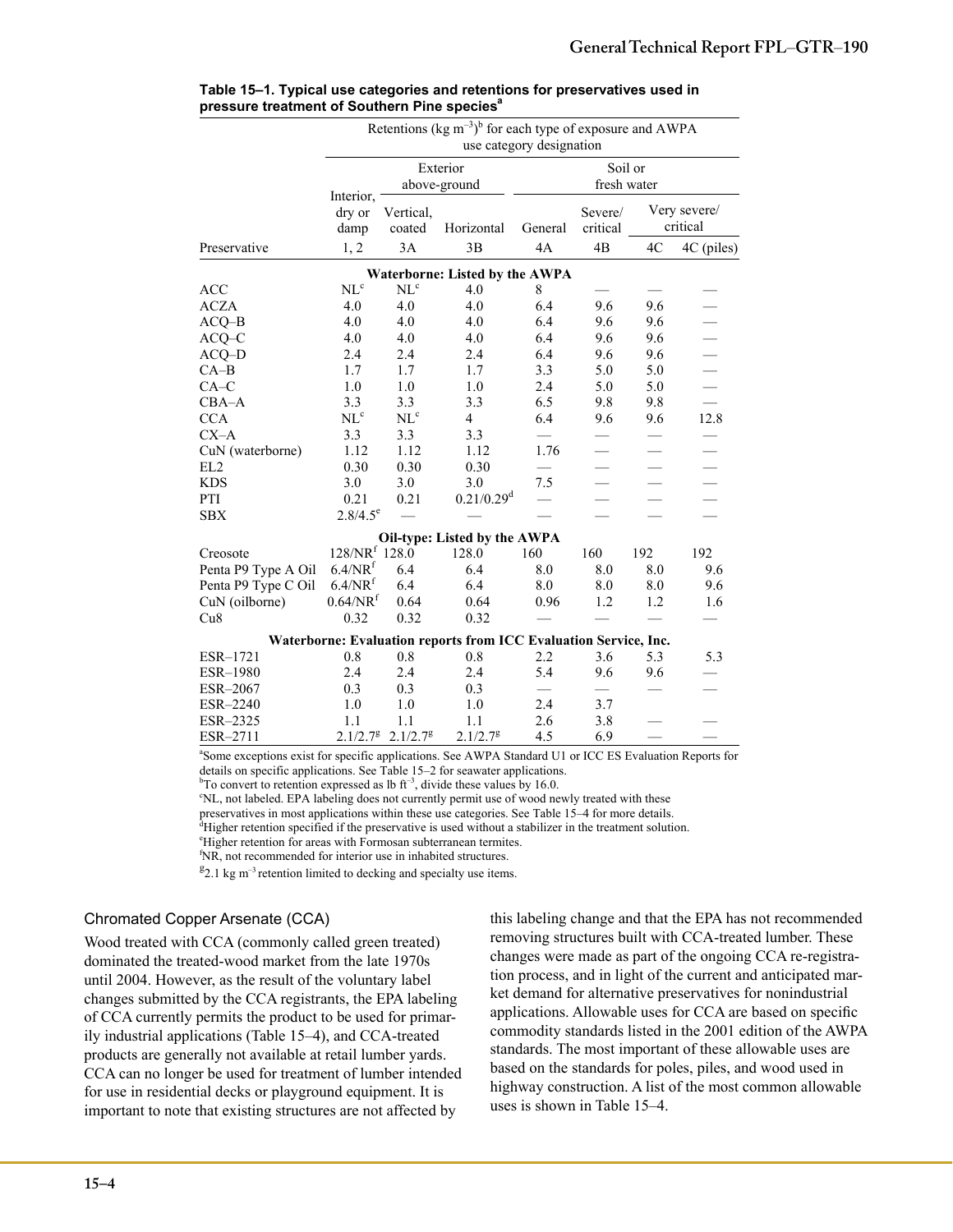Although several formulations of CCA have been used in the past, CCA Type C has been the primary formulation and is currently the only formulation listed in AWPA standards. CCA–C was found to have the optimum combination of efficacy and resistance to leaching, but the earlier formulations (CCA–A and CCA–B) have also provided longterm protection for treated stakes exposed in Mississippi (Table 15–5). CCA–C has an actives composition of 47.5% chromium trioxide, 34.0% arsenic pentoxide, and 18.5% copper oxide. AWPA Standard P5 permits substitution of potassium or sodium dichromate for chromium trioxide; copper sulfate, basic copper carbonate, or copper hydroxide

**Table 15–2. Preservative treatment and retention necessary to protect round timber piles from severe**  marine borer attack<sup>a</sup>

|                                                                                           | Retention (kg m <sup>-3</sup> ) <sup>b</sup> |                   |  |
|-------------------------------------------------------------------------------------------|----------------------------------------------|-------------------|--|
| Marine borers and preservatives                                                           | Round<br>piles                               | Sawn<br>materials |  |
| Limnoria tripunctata only<br>Ammoniacal copper zinc arsenate<br>Chromated copper arsenate | 40, $24^{\circ}$<br>40, $24^c$               | 40                |  |
| Creosote                                                                                  | $320, 256^{\circ}$                           | 400               |  |
| <i>Limnoria tripunctata</i> and Pholads<br>(dual treatment)<br>First treatment            |                                              |                   |  |
| Ammoniacal copper zinc arsenate                                                           | 16, (1.0)                                    | 24                |  |
| Chromated copper arsenate<br>Second treatment                                             | 16, (1.0)                                    | 24                |  |
| Creosote                                                                                  | 320, (20.0)                                  | 320               |  |
| Creosote solution                                                                         | 320, (20.0)                                  | 320               |  |

a See AWPA Commodity Specification G for more information.

<sup>b</sup>To convert to retention expressed as lb  $\text{ft}^{-3}$ , divide these values by 16.0. c Lower retention levels are for marine piling used in areas from New Jersey northward on the East Coast and north of San Francisco on the West Coast in the United States.

for copper oxide; and arsenic acid, sodium arsenate, or pyroarsenate for arsenic pentoxide.

High retention levels (40 kg m<sup>-3</sup> (2.5 lb ft<sup>-3</sup>)) of CCA preservative provide good resistance to attack by the marine borers *Limnoria* and *Teredo* (Table 15–2)*.*

### Alkaline Copper Quat (ACQ)

Alkaline copper quat (ACQ) has an actives composition of 67% copper oxide and 33% quaternary ammonium compound (quat). Multiple variations of ACQ have been standardized. ACQ type B (ACQ–B) is an ammoniacal copper formulation, ACQ type D (ACQ–D) is an amine copper formulation, and ACQ type C (ACQ–C) is a combined ammoniacal-amine formulation with a slightly different quat compound. The multiple formulations of ACQ allow some flexibility in achieving compatibility with a specific wood species and application. When ammonia is used as the carrier, ACQ has improved ability to penetrate difficult-totreat wood species. However, if the wood species is readily treatable, such as Southern Pine sapwood, an amine carrier can be used to provide a more uniform surface appearance. Recently ACQ has been formulated using small particles of copper rather than copper solubilized in ethanolamine. These formulations are discussed in more detail in the Preservatives with ICC–ES Evaluation Reports section. Use of particulate copper formulations of ACQ is currently limited to permeable woods (such as species of pine with a high proportion of sapwood), but efforts continue to adapt the treatment to a broader range of wood species.

#### Alkaline Copper DCOI (ACD)

Alkaline copper DCOI (ACD) is a recently proposed formulation of alkaline copper ethanolamine that utilizes 4,5-dichloro-2-N-octyl-4-isothiazolin-3-one (DCOI) as co-biocide

| Active ingredient                        | Preservative                                                                                                                 |
|------------------------------------------|------------------------------------------------------------------------------------------------------------------------------|
| <b>Inorganic actives</b>                 |                                                                                                                              |
| Arsenic                                  | ACZA, CCA                                                                                                                    |
| Boron                                    | CBA-A, CX-A, SBX, KDS                                                                                                        |
| Chromium                                 | ACC, CCA                                                                                                                     |
| Copper                                   | ACC, ACZA, ACQ–B, ACQ–C, ACQ–D, CA–B, CA–C, CBA–A, CCA, CXA,<br>ESR-1721, ESR-1980, ESR-2240, ESR-2325, KDS, KDS-B, ESR-2711 |
| Zinc                                     | ACZA                                                                                                                         |
| <b>Organic actives</b>                   |                                                                                                                              |
| Alkylbenzyldimethyl<br>ammonium compound | $ACO-C$                                                                                                                      |
| <b>DCOI</b>                              | EL2, ESR-2711                                                                                                                |
| Didecyldimethyl<br>ammonium compound     | ACO-B, ACO-D                                                                                                                 |
| HDO: Bis-(N-cyclo-                       | $CX-A$                                                                                                                       |
| hexyldiazeniumdioxy)Cu                   |                                                                                                                              |
| Imdiacloprid                             | EL2, PTI, ESR-2067                                                                                                           |
| Propiconazole                            | CA–C, PTI, ESR–1721                                                                                                          |
| Polymeric betaine                        | KDS, KDS-B                                                                                                                   |
| Tebuconazole                             | PTI, ESR-1721, ESR-2067, ESR-2325                                                                                            |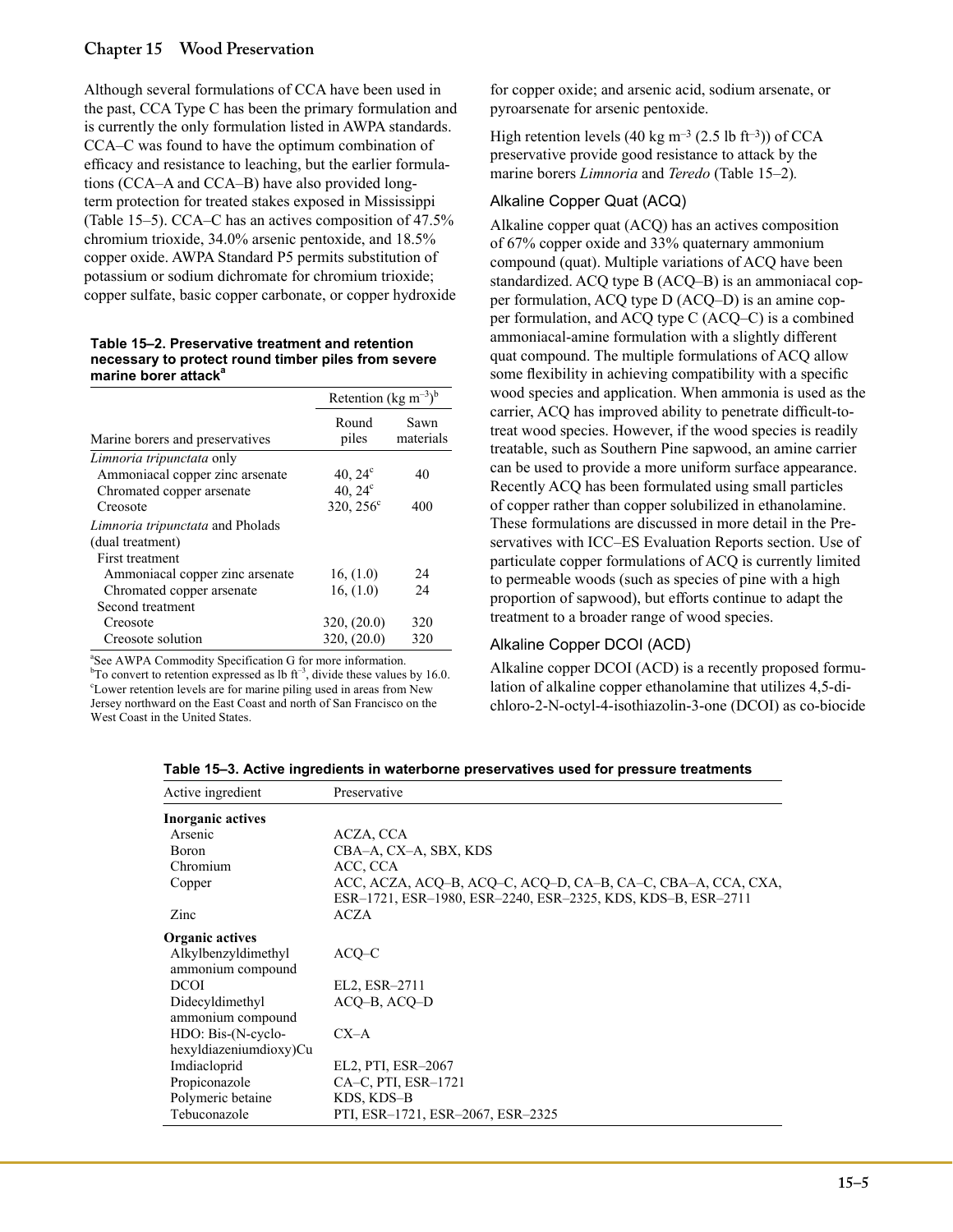| Type of end use still allowed                                                             | 2001 AWPA<br>standard |
|-------------------------------------------------------------------------------------------|-----------------------|
| Lumber and timbers used in seawater                                                       | C <sub>2</sub>        |
| Land, fresh-water, and marine piles                                                       | C <sub>3</sub>        |
| Utility poles                                                                             | C <sub>4</sub>        |
| Plywood                                                                                   | C9                    |
| Wood for highway construction                                                             | C14                   |
| Round, half-round, and quarter-round fence posts                                          | C16                   |
| Poles, piles, and posts used as structural members on farms                               | C16                   |
| Members immersed in or frequently splashed by seawater                                    | C18                   |
| Lumber and plywood for permanent wood foundations                                         | C <sub>22</sub>       |
| Round poles and posts used in building construction                                       | C <sub>23</sub>       |
| Sawn timbers (at least 5 in. thick) used to support residential and commercial structures | C <sub>24</sub>       |
| Sawn cross-arms                                                                           | C <sub>25</sub>       |
| Structural glued-laminated members                                                        | C <sub>28</sub>       |
| Structural composite lumber (parallel strand or laminated veneer lumber)                  | C <sub>33</sub>       |
| Shakes and shingles                                                                       | C <sub>34</sub>       |

**Table 15–4. Generalized examples of products that may still be treated with CCA under**  conditions of current label language<sup>a</sup>

<sup>a</sup>Refer to the EPA or a treated-wood supplier for the most recent definition of allowable uses.

to provide protection against copper-tolerant fungi. The ratio of alkaline copper to DCOI in the formulation ranges from 20:1 to 25:1. The ACD formulation is listed as a preservative in AWPA standards. It has been proposed for both above-ground and ground-contact applications, but at the time this chapter was finalized it had not yet been standardized for treatment of any commodities.

### Copper bis(dimethyldithiocarbamate) (CDDC)

Copper bis(dimethyldithiocarbamate) (CDDC) is a reaction product formed in wood as a result of the dual treatment of two separate treating solutions. The first treating solution contains a maximum of 5% bivalent copper–ethanolamine (2-aminoethanol), and the second treating solution contains a minimum of 2.5% sodium dimethyldithiocarbamate (AWPA P5). Although this preservative is not currently commercially available, CDDC-treated wood products are included in the AWPA Commodity Standards for uses such as residential construction.

### Copper Azole (CA–B, CA–C and CBA–A)

Copper azole (CA–B) is a formulation composed of amine copper (96%) and tebuconazole (4%). Copper azole (CA–C) is very similar to CA–B, but half the tebuconazole is replaced with propiconazole. The active ingredients in CA–C are in the ratio of 96% amine copper, 2% tebuconazole, and 2% propiconazole. An earlier formulation (CBA–A) also contained boric acid. Although listed as an amine formulation, copper azole may also be formulated with an amine– ammonia formulation. The ammonia may be included when the copper azole formulations are used to treat refractory species, and the ability of such a formulation to adequately treat Douglas-fir has been demonstrated. Inclusion of ammonia, however, is likely to have slight affects on the surface appearance and initial odor of the treated wood.

### Copper HDO (CXA)

Copper HDO (CXA) is an amine copper water-based preservative that has been used in Europe and was recently standardized in the United States. The active ingredients are copper oxide, boric acid, and copper–HDO (bis-(N-cyclohexyldiazeniumdioxy copper). The appearance and handling characteristics of wood treated with copper HDO are similar to those of the other amine copper-based treatments. It is also referred to as copper xyligen. Currently, copper HDO is standardized only for applications that are not in direct contact with soil or water.

#### Copper Naphthenate (Waterborne)

Waterborne copper naphthenate (CuN–W) has an actives composition similar to oil-borne copper naphthenate, but the actives are carried in a solution of ethanolamine and water instead of petroleum solvent. Wood treated with the waterborne formulation has a drier surface and less odor than the oil-borne formulation. The waterborne formulation has been standardized for above-ground and some ground-contact applications (Table 15–1).

### Inorganic Boron (Borax–Boric Acid)

Borate preservatives are readily soluble in water and highly leachable and should be used only above ground where the wood is protected from wetting. When used above ground and protected from wetting, this preservative is very effective against decay, termites, beetles, and carpenter ants. Inorganic boron (SBX) is listed in AWPA standards for protected applications such as framing lumber. The solid or treating solution for borate preservatives (borates) should be greater than 98% pure, on an anhydrous basis (AWPA P5). Acceptable borate compounds are sodium octaborate, sodium tetraborate, sodium pentaborate, and boric acid. These compounds are derived from the mineral sodium borate, which is the same material used in laundry additives.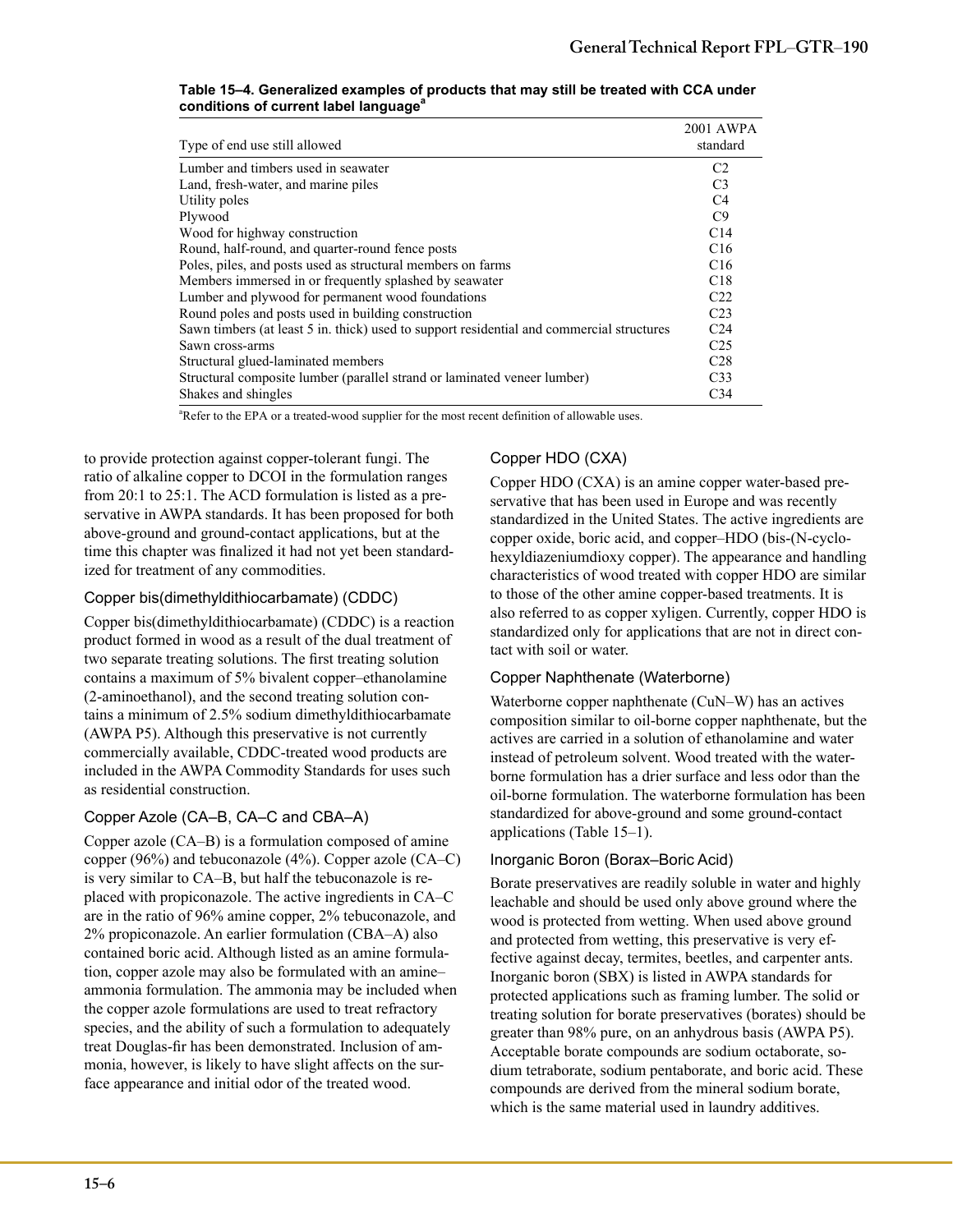| Preservative                | Average retention<br>$(\text{kg m}^{-3} (\text{lb ft}^{-3}))^{\text{a}}$                                        | Average life or condition<br>at last inspection                                                                                                                                                            |
|-----------------------------|-----------------------------------------------------------------------------------------------------------------|------------------------------------------------------------------------------------------------------------------------------------------------------------------------------------------------------------|
| Controls (untreated stakes) |                                                                                                                 | 1.8 to 3.6 years                                                                                                                                                                                           |
| Acid copper chromate        | 2.08(0.13)<br>2.24(0.14)<br>4.01(0.25)<br>4.17(0.26)<br>4.65(0.29)<br>5.93(0.37)<br>8.01 (0.50)<br>12.18(0.76)  | $11.6$ years<br>6.1 years<br>80% failed after 40 years<br>80% failed after 60 years<br>4.6 years<br>60% failed after 60 years<br>50% failed after 40 years<br>22% failed after 40 years                    |
| Ammoniacal copper arsenate  | 2.56(0.16)<br>3.52(0.22)<br>3.84(0.24)<br>4.01(0.25)<br>7.37(0.45)<br>8.17(0.51)<br>15.54 (0.97)<br>20.02(1.25) | $16.6$ years<br>80% failed after 30 years<br>38.7 years<br>60% failed after 40 years<br>20% failed after 40 years<br>10% failed after 60 years<br>No failures after 60 years<br>No failures after 60 years |
| Chromated copper arsenate   | 2.40(0.15)                                                                                                      | 28.7 years                                                                                                                                                                                                 |

**Table 15–5. Results of Forest Products Laboratory studies on 38- by 89-** 

| Type I (Type A)                   | 3.52(0.22)    | 45% failed after 40 years     |
|-----------------------------------|---------------|-------------------------------|
|                                   | 4.65(0.29)    | 30% failed after 60 years     |
|                                   | 7.05(0.44)    | 10% failed after 40 years     |
|                                   | 7.05(0.44)    | 20% failed after 60 years     |
| Type II (Type B)                  | 3.68(0.23)    | 30% failed after 40 years     |
|                                   | 4.17(0.26)    | No failures after 46 years    |
|                                   | 5.93(0.37)    | No failures after 46 years    |
|                                   | 8.33(0.52)    | No failures after 46 years    |
|                                   | 12.66 (0.79)  | No failures after 46 years    |
|                                   | 16.66 (1.04)  | No failures after 46 years    |
| Type III (Type C)                 | 2.24(0.14)    | No failures after 25 years    |
|                                   | 3.20(0.20)    | No failures after 35 years    |
|                                   | 4.00(0.25)    | 20% failed after 20 years     |
|                                   | 4.33(0.27)    | 10% failed after 25 years     |
|                                   | 6.41(0.40)    | No failures after 35 years    |
|                                   | 6.41(0.40)    | No failures after 25 years    |
|                                   | 9.61(0.60)    | No failures after 35 years    |
|                                   | 9.93(0.62)    | No failures after 25 years    |
|                                   | 12.66 (0.79)  | No failures after 25 years    |
| Oxine copper                      | 0.22(0.014)   | 26.9 years                    |
| (Copper-8-quinolinolate)          | 0.48(0.03)    | 27.3 years                    |
| AWPA P9 heavy petroleum           | 0.95(0.059)   | 31.3 years                    |
|                                   | 1.99(0.124)   | No failures after 45 years    |
| Copper naphthenate                |               |                               |
| $0.11\%$ copper in No. 2 fuel oil | 0.19(0.012)   | 15.9 years                    |
| 0.29% copper in No. 2 fuel oil    | 0.46(0.029)   | 21.8 years                    |
| 0.57% copper in No. 2 fuel oil    | 0.98(0.061)   | 27.1 years                    |
| 0.86% copper in No. 2 fuel oil    | 1.31(0.082)   | 29.6 years                    |
| Creosote, coal-tar                | 52.87(3.3)    | 24.9 years                    |
|                                   | 65.68(4.1)    | 14.2 years                    |
|                                   | 67.28(4.2)    | 17.8 years                    |
|                                   | 73.69(4.6)    | 21.3 years                    |
|                                   | 124.96 (7.8)  | 70% failed after 54-1/2 years |
|                                   | 128.24(8.0)   | 90% failed after 60 years     |
|                                   | 132.97 (8.3)  | 50% failed after 46 years     |
|                                   | 160.20 (10.0) | 90% failed after 55 years     |
|                                   | 189.04 (11.8) | 50% failed after 60 years     |
|                                   |               |                               |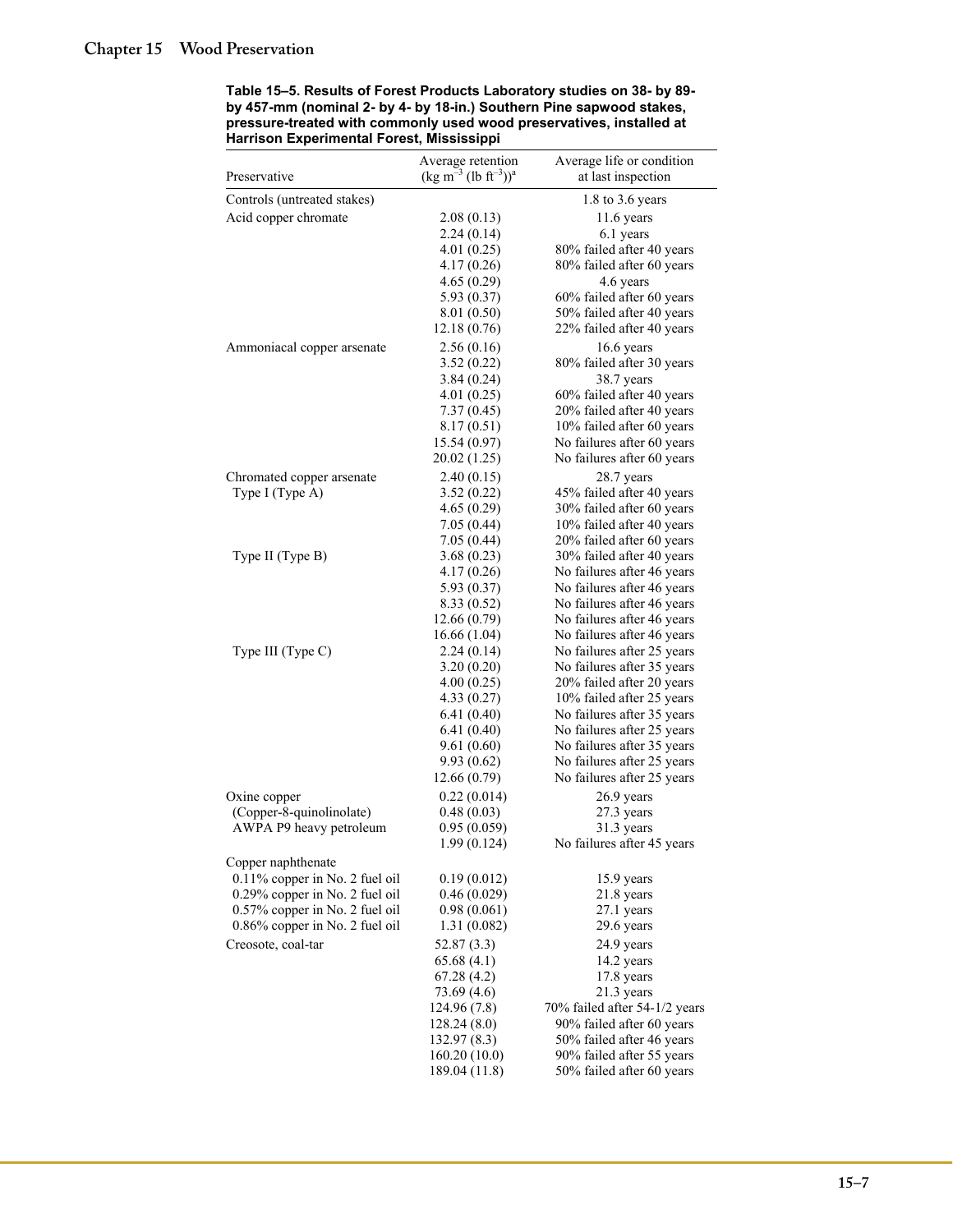| Preservative               | Average retention<br>$(\text{kg m}^{-3} (\text{lb ft}^{-3}))^{\text{a}}$ | Average life or condition<br>at last inspection |
|----------------------------|--------------------------------------------------------------------------|-------------------------------------------------|
|                            |                                                                          |                                                 |
| Creosote, coal-tar (con.)  | 211.46 (13.2)                                                            | 20% failed after 54-1/2 years                   |
|                            | 232.29 (14.5)                                                            | No failures after 55 years                      |
|                            | 264.33 (16.5)                                                            | 10% failed after 60 years                       |
| Pentachlorophenol          |                                                                          |                                                 |
| Stoddard solvent           | 2.24(0.14)                                                               | 13.7 years                                      |
| (mineral spirits)          | 2.88(0.18)                                                               | 15.9 years                                      |
|                            | 3.20(0.20)                                                               | 9.5 years                                       |
|                            | 3.20(0.20)                                                               | 13.7 years                                      |
|                            | 6.09(0.38)                                                               | 80% failed after 39 years                       |
|                            | 6.41(0.40)                                                               | 15.5 years                                      |
|                            | 10.73(0.67)                                                              | No failures after 39 years                      |
| Heavy gas oil              | 3.20(0.20)                                                               | 89% failed after 50 years                       |
| (Mid-United States)        | 6.41(0.40)                                                               | 80% failed after 50 years                       |
|                            | 9.61(0.60)                                                               | 20% failed after 50 years                       |
| No. 4 aromatic oil         | 3.36(0.21)                                                               | $21.0$ years                                    |
| (West Coast)               | 6.57(0.41)                                                               | 70% failed after 50 years                       |
| AWPA P9 (heavy petroleum)  | 1.76(0.11)                                                               | 90% failed after 39 years                       |
|                            | 3.04(0.19)                                                               | 60% failed after 39 years                       |
|                            | 4.65(0.29)                                                               | No failures after 39 years                      |
|                            | 8.49 (0.53)                                                              | No failures after 35 years                      |
|                            | 10.73(0.67)                                                              | No failures after 39 years                      |
| Petroleum solvent controls | 64.08(4.0)                                                               | 7.6 years                                       |
|                            | 65.68(4.1)                                                               | 4.4 years                                       |
|                            | 75.29 (4.7)                                                              | 12.9 years                                      |
|                            | 123.35(7.7)                                                              | 14.6 years                                      |
|                            | 126.56 (7.9)                                                             | 90% failed after 50 years                       |
|                            | 128.16 (8.0)                                                             | 19.7 years                                      |
|                            | 128.16(8.0)                                                              | 23.3 years                                      |
|                            | 128.16(8.0)                                                              | 14.6 years                                      |
|                            | 129.76(8.1)                                                              | 3.4 years                                       |
|                            | 136.17(8.5)                                                              | 20.9 years                                      |
|                            | 157.00 (9.8)                                                             | 6.3 years                                       |
|                            | 192.24 (12.0)                                                            | 17.1 years                                      |
|                            | 193.84 (12.1)                                                            | 80% failed after 50 years                       |
|                            | 310.79 (19.4)                                                            | 9.1 years                                       |

**Table 15–5. Results of Forest Products Laboratory studies on 38- by 89 by 457-mm (nominal 2- by 4- by 18-in.) Southern Pine sapwood stakes, pressure-treated with commonly used wood preservatives, installed at Harrison Experimental Forest, Mississippi—con.**

<sup>a</sup>Retention of active ingredients for preservatives and total solvent for petroleum solvent controls.

In addition to pressure treatments, borates are commonly sprayed, brushed, or injected to treat wood in existing structures. They will diffuse into wood that is wet, so these preservatives are often used as a remedial treatment. Borates are widely used for log homes, natural wood finishes, and hardwood pallets.

### EL2

EL2 is a waterborne preservative composed of the fungicide 4,5-dichloro-2-N-octyl-4-isothiazolin-3-one (DCOI), the insecticide imidacloprid, and a moisture control stabilizer (MCS). The ratio of actives is 98% DCOI and 2% imidacloprid, but the MCS is also considered to be a necessary component to ensure preservative efficacy. EL2 is currently listed in AWPA standards for above-ground applications only (Table 15–1).

#### KDS

KDS and KDS Type B (KDS–B) utilize copper and polymeric betaine as the primary active ingredients. The KDS formulation also contains boron, and has an actives composition of 41% copper oxide, 33% polymeric betaine, and 26% boric acid. KDS–B does not contain boron and has an actives composition of 56% copper oxide and 44% polymeric betaine. KDS is listed for treatment of commodities used above ground and for general use in contact with soil or fresh water. It is not listed for soil or fresh water contact in severe exposures. The listing includes treatment of common pine species as well as Douglas-fir and western hemlock. KDS–B is currently in the process of obtaining listings for specific commodities. The appearance of KDStreated wood is similar to that of wood treated with other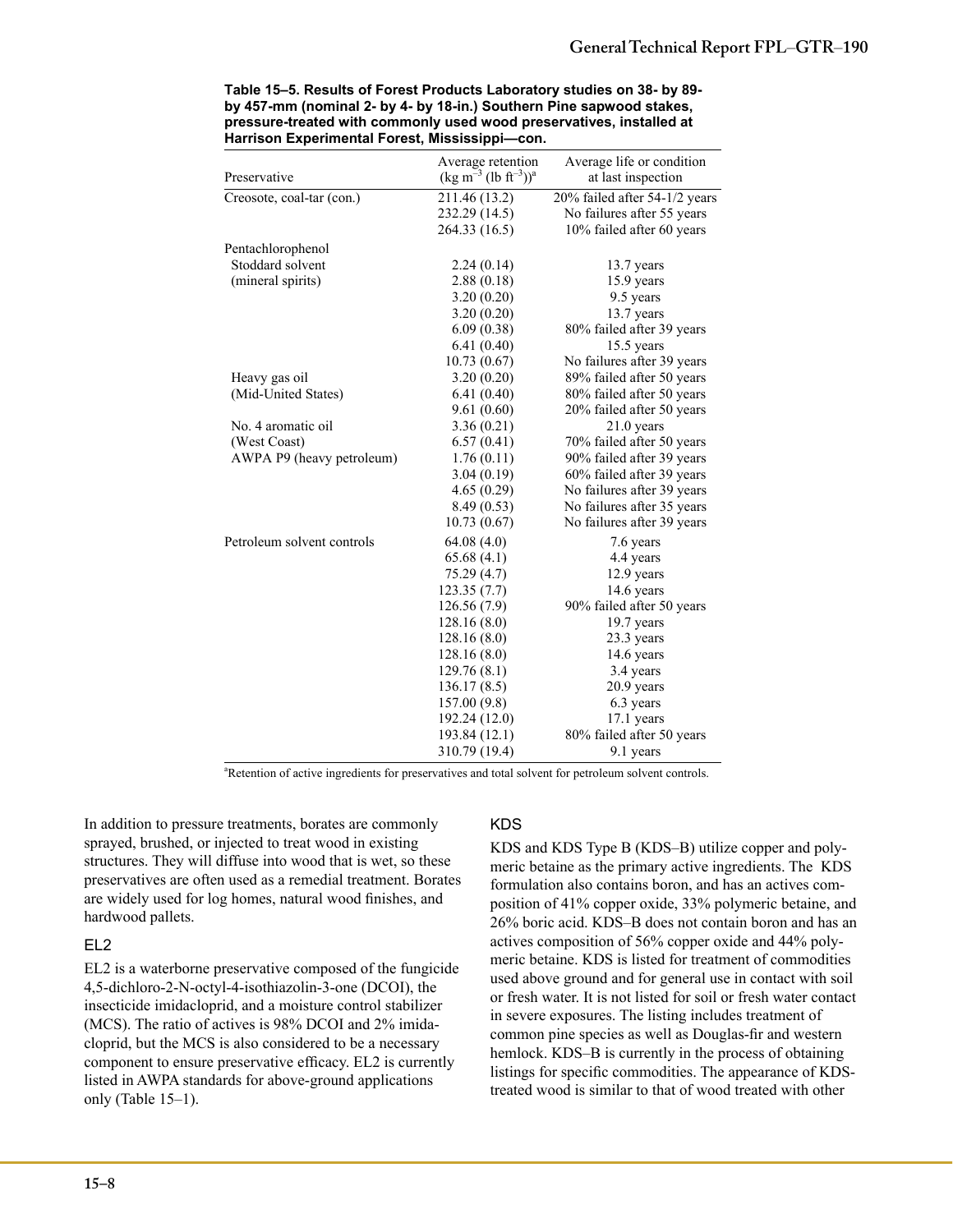alkaline copper formulations (light green–brown). It has some odor initially after treatment, but this odor dissipates as the wood dries.

### Oligomeric Alkylphenol Polysulfide (PXTS)

PXTS is a recently developed and somewhat unusual preservative system. It is an oligomer formed by the reaction of cresylic acid and sulfur chlorides in the presence of excess sulfur. PXTS is a solid at room temperature but becomes a liquid when heated to above approximately 58 °C. It can also be dissolved and diluted in some aromatic and organic chlorinated solvents. PXTS is not currently listed for treatment of any commodities and is currently not commercially available.

### Propiconazole and Tebuconazole

Propiconazole and tebuconazole are organic triazole biocides that are effective against wood decay fungi but not against insects (AWPA P5, P8). They are soluble in some organic solvents but have low solubility in water and are stable and leach resistant in wood. Propiconazole and tebuconazole are currently components of waterborne preservative treatments used for pressure-treatment of wood in the United States, Europe, and Canada. They are also used as components of formulations used to provide mold and sapstain protection. Propiconazole is also standardized for use with AWPA P9 Type C or Type F organic solvents.

### Propiconazole–Tebuconazole–Imidacloprid (PTI)

PTI is a waterborne preservative solution composed of two fungicides (propiconazole and tebuconazole) and the insecticide imidacloprid. It is currently listed in AWPA standards for above-ground applications only. The efficacy of PTI is enhanced by the incorporation of a water-repellent stabilizer in the treatment solutions, and lower retentions are allowed with the stabilizer (Table 15–1).

### **Preservatives with ICC–ES Evaluation Reports**

Some commercially available waterborne wood preservatives are not standardized by the AWPA. Instead, they have obtained ICC–ES evaluation reports. In this chapter we refer to these preservatives by their Evaluation Report number (Table 15–1).

### ESR–1721

ESR–1721 recognizes three preservative formulations. Two are the same formulations of copper azole (CA–B and CA–C) also listed in AWPA standards. The other (referred to here as ESR–1721) uses particulate copper that is ground to sub-micron dimensions and dispersed in the treatment solution. Wood treated with ESR–1721 has a lighter green color than the CA–B or CA–C formulations because the copper is not dissolved in the treatment solution. All three formulations are listed for treatment of commodities used in a range of applications, including contact with soil or freshwater.

Use of ESR–1721 (dispersed copper) is currently limited to easily treated pine species.

### ESR–1980

ESR–1980 includes a listing for both the AWPA standardized formulation of ACQ–D and a waterborne, micronized copper version of alkaline copper quat (referred to here as ESR–1980). The formulation is similar to ACQ in that the active ingredients are 67% copper oxide and 33% quaternary ammonium compound. However, in ESR–1980 the copper is ground to sub-micron dimensions and suspended in the treatment solution instead of being dissolved in ethanolamine. The treated wood has little green color because the copper is not dissolved in the treatment solution. The use of the particulate form of copper is currently limited to the more easily penetrated pine species, but efforts are underway to adapt the formulation for treatment of a broader range of wood species. ESR–1980 is listed for treatment of commodities used in both above-ground and ground-contact applications.

### ESR–2067

ESR–2067 is an organic waterborne preservative with an actives composition of 98% tebuconazole (fungicide) and 2% imidacloprid (insecticide). The treatment does not impart any color to the wood. It is currently listed only for treatment of commodities that are not in direct contact with soil or standing water.

### ESR–2240

ESR–2240 is a waterborne formulation that utilizes finely ground (micronized) copper in combination with tebuconazole in an actives ratio of 25:1. It is listed for above-ground and ground-contact applications. In addition to wood products cut from pine species, ESR–2240 can be used for treatment of hem–fir lumber and Douglas-fir plywood.

### ESR–2325

ESR–2325 is another waterborne preservative that utilizes finely ground copper particles and tebuconazole as actives. The ratio of copper to tebuconazole in the treatment solution is 25:1. Its use is currently limited to more readily treated species such as the Southern Pine species group, but Douglas-fir plywood is also listed. ESR–2315 is listed for treatment of wood used above-ground and in contact with soil or fresh water.

### ESR–2711

ESR–2711 combines copper solubilized in ethanolamine with the fungicide 4,5-dichloro-2-N-octyl-4-isothiazolin-3one (DCOI). The ratio of copper (as CuO) to DCOIT ranges from 10:1 to 25:1. The ESR listing provides for both aboveground and ground-contact applications. The appearance of the treated wood is similar to that of wood treated with other formulations utilizing soluble copper, such as ACQ. It is currently only listed for treatment of pine species.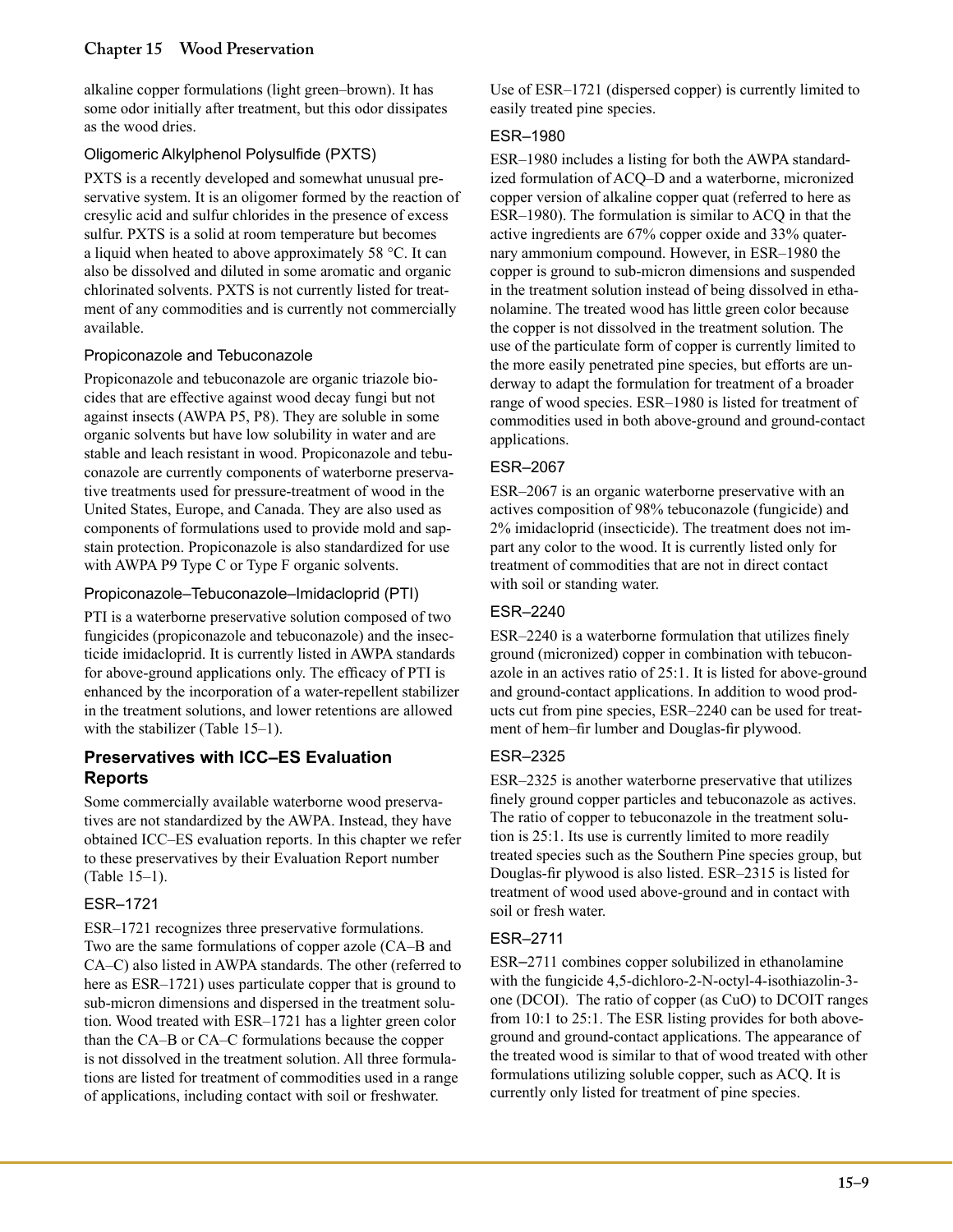### **Oil-Borne or Oil-Type Preservatives**

Oil-type wood preservatives are some of the oldest preservatives, and their use continues in many applications. Wood does not swell from treatment with preservative oils, but it may shrink if it loses moisture during the treating process. Creosote and solutions with heavy, less volatile petroleum oils often help protect wood from weathering but may adversely influence its cleanliness, odor, color, paintability, and fire performance. Volatile oils or solvents with oil-borne preservatives, if removed after treatment, leave the wood cleaner than do the heavy oils but may not provide as much protection. Wood treated with some preservative oils can be glued satisfactorily, although special processing or cleaning may be required to remove surplus oils from surfaces before spreading the adhesive.

### Coal-Tar Creosote and Creosote Solutions

Coal-tar creosote (creosote) is a black or brownish oil made by distilling coal tar that is obtained after high-temperature carbonization of coal. Advantages of creosote are (a) high toxicity to wood-destroying organisms; (b) relative insolubility in water and low volatility, which impart to it a great degree of permanence under the most varied use conditions; (c) ease of application; (d) ease with which its depth of penetration can be determined; (e) relative low cost (when purchased in wholesale quantities); and (f) lengthy record of satisfactory use. Creosote is commonly used for heavy timbers, poles, piles, and railroad ties.

AWPA Standard P1/P13 provides specifications for coal-tar creosote used for preservative treatment of piles, poles, and timber for marine, land, and freshwater use. The character of the tar used, the method of distillation, and the temperature range in which the creosote fraction is collected all influence the composition of the creosote, and the composition may vary within the requirements of standard specifications. Under normal conditions, requirements of these standards can be met without difficulty by most creosote producers.

Coal tar or petroleum oil may also be mixed with coal-tar creosote, in various proportions, to lower preservative costs. AWPA Standard P2 provides specifications for coal-tar solutions. AWPA Standard P3 stipulates that creosote–petroleum oil solution shall consist solely of specified proportions of 50% coal-tar creosote by volume (which meets AWPA standard P1/P13) and 50% petroleum oil by volume (which meets AWPA standard P4). However, because no analytical standards exist to verify the compliance of P3 solutions after they have been mixed, the consumer assumes the risk of using these solutions. These creosote solutions have a satisfactory record of performance, particularly for railroad ties and posts where surface appearance of the treated wood is of minor importance. Compared with straight creosote, creosote solutions tend to reduce weathering and checking of the treated wood. These solutions have a greater tendency to accumulate on the surface of the treated wood (bleed) and penetrate the wood with greater difficulty because they are

generally more viscous than is straight creosote. High temperatures and pressures during treatment, when they can be safely used, will often improve penetration of high-viscosity solutions.

Although coal-tar creosote or creosote solutions are well suited for general outdoor service in structural timbers, creosote has properties that are undesirable for some purposes. The color of creosote and the fact that creosote-treated wood usually cannot be painted satisfactorily make this preservative unsuitable where appearance and paintability are important.

The odor of creosote-treated wood is unpleasant to some people. Also, creosote vapors are harmful to growing plants, and foodstuffs that are sensitive to odors should not be stored where creosote odors are present. Workers sometimes object to creosote-treated wood because it soils their clothes, and creosote vapor photosensitizes exposed skin. With precautions to avoid direct skin contact with creosote, there appears to be minimal danger to the health of workers handling or working near the treated wood. The EPA or the wood treater should be contacted for specific information on this subject.

In 1986, creosote became a restricted-use pesticide, and its use is currently restricted to pressure-treatment facilities. For use and handling of creosote-treated wood, refer to the EPA-approved Consumer Information Sheet.

Freshly creosoted timber can be ignited and burns readily, producing a dense smoke. However, after the timber has seasoned for some months, the more volatile parts of the oil disappear from near the surface and the creosoted wood usually is little, if any, easier to ignite than untreated wood. Until this volatile oil has evaporated, ordinary precautions should be taken to prevent fires. Creosote adds fuel value, but it does not sustain ignition.

#### Other Creosotes

Creosotes distilled from tars other than coal tar have been used to some extent for wood preservation, although they are not included in current AWPA specifications. These include wood-tar creosote, oil-tar creosote, and water–gastar creosote. These creosotes provide some protection from decay and insect attack but are generally less effective than coal-tar creosote.

### Pentachlorophenol Solutions

Water-repellent solutions containing chlorinated phenols, principally pentachlorophenol (penta), in solvents of the mineral spirits type, were first used in commercial dip treatments of wood by the millwork industry in about 1931. Commercial pressure treatment with pentachlorophenol in heavy petroleum oils on poles started in about 1941, and considerable quantities of various products soon were pressure treated. AWPA Standard P8 defines the properties of pentachlorophenol preservative, stating that pentachlorophenol solutions for wood preservation shall contain not less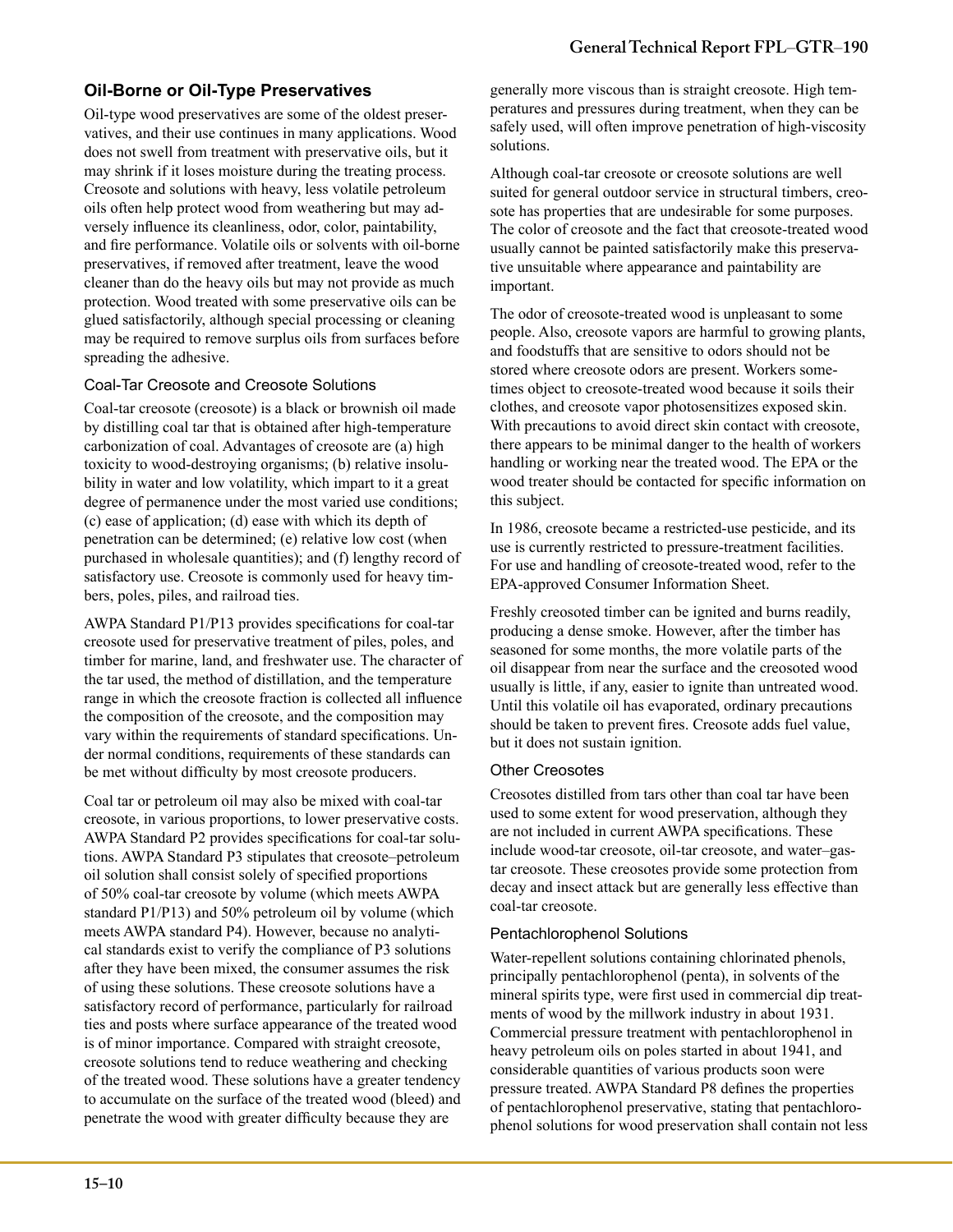than 95% chlorinated phenols, as determined by titration of hydroxyl and calculated as pentachlorophenol.

AWPA standard P9 defines solvents and formulations for organic preservative systems. The performance of pentachlorophenol and the properties of the treated wood are influenced by the properties of the solvent used. A commercial process using pentachlorophenol dissolved in liquid petroleum gas (LPG) was introduced in 1961, but later research showed that field performance of penta–LPG systems was inferior to penta–P9 systems. Thus, penta–LPG systems are no longer used. The heavy petroleum solvent included in AWPA P9 Type A is preferable for maximum protection, particularly when wood treated with pentachlorophenol is used in contact with the ground. The heavy oils remain in the wood for a long time and do not usually provide a clean or paintable surface.

Because of the toxicity of pentachlorophenol, care is necessary when handling and using it to avoid excessive personal contact with the solution or vapor. Do not use indoors or where human, plant, or animal contact is likely. Pentachlorophenol became a restricted-use pesticide in November 1986 and is currently only available for use in pressure treatment. For use and handling precautions, refer to the EPA-approved Consumer Information Sheet.

The results of pole service and field tests on wood treated with 5% pentachlorophenol in a heavy petroleum oil are similar to those with coal-tar creosote. This similarity has been recognized in the preservative retention requirements of treatment specifications. Pentachlorophenol is effective against many organisms, such as decay fungi, molds, stains, and insects. Because pentachlorophenol is ineffective against marine borers, it is not recommended for the treatment of marine piles or timbers used in coastal waters.

### Copper Naphthenate

Copper naphthenate is an organometalic compound formed as a reaction product of copper salts and naphthenic acids that are usually obtained as byproducts in petroleum refining. It is a dark green liquid and imparts this color to the wood. Weathering turns the color of the treated wood to light brown after several months of exposure. The wood may vary from light brown to chocolate brown if heat is used in the treating process. AWPA P8 standard defines the properties of copper naphthenate, and AWPA P9 covers the solvents and formulations for organic preservative systems.

Copper naphthenate is effective against wood-destroying fungi and insects. It has been used commercially since the 1940s and is currently standardized for a broad range of applications (Table 15–1). Copper naphthenate is not a restricted-use pesticide but should be handled as an industrial pesticide. It may be used for superficial treatment, such as by brushing with solutions with a copper content of 1% to 2% (approximately 10% to 20% copper naphthenate). Water-based formulations of copper naphthenate may also be available.

### Oxine Copper (copper-8-quinolinolate)

Oxine copper (copper-8-quinolinolate) is an organometalic compound, and the formulation consists of at least 10% copper-8-quinolinolate, 10% nickel-2-ethylhexanoate, and 80% inert ingredients (AWPA P8). It is accepted as a stand-alone preservative for aboveground use for sapstain and mold control and is also used for pressure treating (Table 15–1). A water-soluble form can be made with dodecylbenzene sulfonic acid, but the solution is corrosive to metals.

Oxine copper solutions are greenish brown, odorless, toxic to both wood decay fungi and insects, and have a low toxicity to humans and animals. Because of its low toxicity to humans and animals, oxine copper is the only EPA-registered preservative permitted by the U.S. Food and Drug Administration for treatment of wood used in direct contact with food. Some examples of its uses in wood are commercial refrigeration units, fruit and vegetable baskets and boxes, and water tanks. Oxine copper solutions have also been used on nonwood materials, such as webbing, cordage, cloth, leather, and plastics.

### Zinc Naphthenate

Zinc naphthenate is similar to copper naphthenate but is less effective in preventing decay from wood-destroying fungi and mildew. It is light colored and does not impart the characteristic greenish color of copper naphthenate, but it does impart an odor. Waterborne and solventborne formulations are available. Zinc naphthenate is not widely used for pressure treating.

### 3-Iodo-2-Propynyl Butyl Carbamate

3-Iodo-2-propynyl butyl carbamate (IPBC) is a fungicide that is used as a component of sapstain and millwork preservatives. It is also included as a fungicide in several surface-applied water-repellent-preservative formulations. Waterborne and solvent-borne formulations are available. Some formulations yield an odorless, treated product that can be painted if dried after treatment. It is listed as a pressure-treatment preservative in the AWPA standards but is not currently standardized for pressure treatment of any wood products. IPBC also may be combined with other fungicides, such as didecyldimethylammonium chloride in formulations used to prevent mold and sapstain.

### IPBC/Permethrin

IPBC is not an effective insecticide and has recently been standardized for use in combination with the insecticide permethrin (3-phenoxybenzyl-(1R,S)-cis, trans-2, 2-dimethyl-3-(2,2-dichlorovinyl) cycloproanecarboxylate) under the designation IPBC/PER. Permethrin is a synthetic pyrethroid widely used for insect control in agricultural and structural applications. The ratio of IPBC to permethrin in the IPBC/ PER varies between 1.5:1 and 2.5:1. The formulation is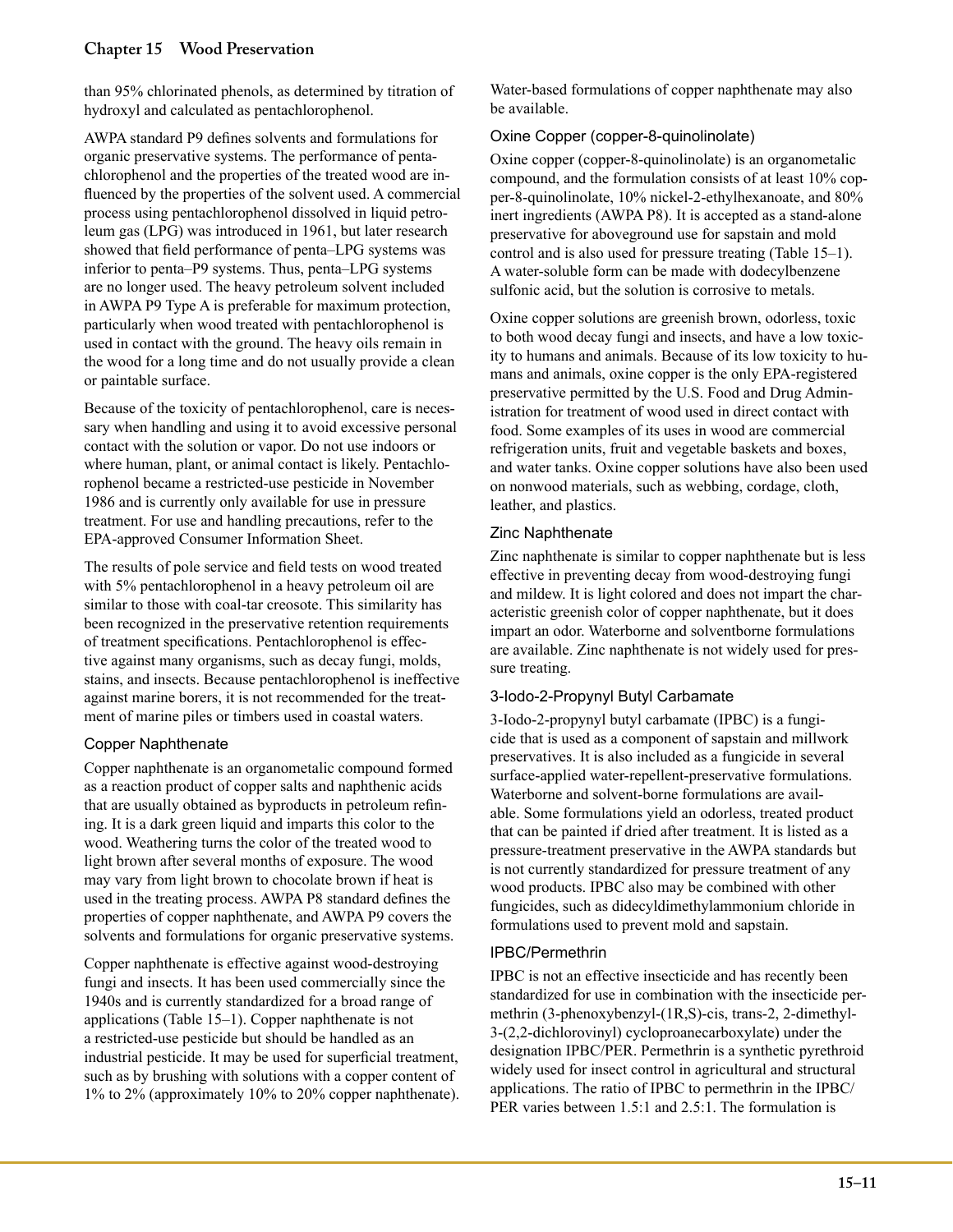carried in a light solvent such as mineral spirits, making it compatible with composite wood products that might be negatively affected by the swelling associated with waterbased pressure treatments. The IPBC/PER formulation is intended only for use in above-ground applications. The formulation is listed as a preservative in AWPA standards, but at the time this chapter was finalized it had not yet been standardized for treatment of any commodities.

### Alkyl Ammonium Compounds

Alkyl ammonium compounds such as didecyldimethylammonium chloride (DDAC) or didecyldimethylammonium carbonate (DDAC)/bicarbonate (DDABC) have some efficacy against both wood decay fungi and insects. They are soluble in both organic solvents and water and are stable in wood as a result of chemical fixation reactions. DDAC and DDABC are currently being used as a component of alkaline copper quat (ACQ) (see section on Waterborne Preservatives) for above-ground and ground-contact applications and as a component of formulations used for sapstain and mold control.

### 4,5-Dichloro-2-N-Octyl-4-Isothiazolin-3-One (DCOI)

4,5-dichloro-2-N-octyl-4-isothiazolin-3-one (DCOI) is a biocide that is primarily effective against wood decay fungi. It is soluble in organic solvents but not in water, and it is stable and leach resistant in wood. The solvent used in the formulation of the preservative is specified in AWPA P9 Type C. DCOI can be formulated to be carried in a waterborne system, and it is currently used as a component in the waterborne preservative EL2. It has also recently been proposed for use as co-biocide in a copper ethanolamine formulation referred to as ACD.

### Chlorpyrifos

Chlorpyrifos (CPF) is an organophosphate insecticide that has been widely used for agricultural purposes. It has been standardized by the AWPA as a preservative but is not currently used as a component of commercial pressure treatments. Chloropyrifos is not effective in preventing fungal attack and should be combined with an appropriate fungicidal preservative for most applications.

### **Treatments for Wood Composites**

Many structural composite wood products, such as gluedlaminated beams, plywood, and parallel strand and laminated veneer lumber, can be pressure-treated with wood preservatives in a manner similar to lumber. However, flake- or fiber-based composites are often protected by adding preservative during manufacture. A commonly used preservative for these types of composites is zinc borate. Zinc borate is a white, odorless powder with low water solubility that is added directly to the furnish or wax during panel manufacture. Zinc borate has greater leach resistance than the more soluble forms of borate used for pressure treatment and thus can be used to treat composite siding products that are exposed outdoors but partially protected from the weather.

Zinc borate is currently listed in AWPA Commodity Standard J for nonpressure treatment of laminated strand lumber, oriented strandboard, and engineered wood siding. The standard requires that these products have an exterior coating or laminate when used as siding. Another preservative that has been used to protect composites is ammoniacal copper acetate, which is applied by spraying the preservative onto the OSB flakes before drying.

### **Water-Repellent and Nonpressure Treatments**

Effective water-repellent preservatives will retard the ingress of water when wood is exposed above ground. These preservatives help reduce dimensional changes in the wood as a result of moisture changes when the wood is exposed to rainwater or dampness for short periods. As with any wood preservative, the effectiveness in protecting wood against decay and insects depends upon the retention and penetration obtained in application. These preservatives are most often applied using nonpressure treatments such as vacuum impregnation, brushing, soaking, or dipping. Preservative systems containing water-repellent components are sold under various trade names, principally for the dip or equivalent treatment of window sash and other millwork. The National Wood Window and Door Association (NWWDA) standard, WDMA I.S. 4–07A, *Water Repellent Preservative Treatment for Millwork*, lists preservative formulations that have met certain requirements, including EPA registration and efficacy against decay fungi.

The AWPA Commodity Specification I for nonpressure treatment of millwork and other wood products provides requirements for these nonpressure preservatives but does not currently list any formulations. The preservative must also meet the *Guidelines for Evaluating New Wood Preservatives for Consideration by the AWPA* for nonpressure treatment.

Water-repellent preservatives containing oxine copper are used in nonpressure treatment of wood containers, pallets, and other products for use in contact with foods. When combined with volatile solvents, oxine copper is used to pressure-treat lumber intended for use in decking of trucks and cars or related uses involving harvesting, storage, and transportation of foods (AWPA P8).

Nonpressure preservatives sold to consumers for household and farm use typically contain copper naphthentate, zinc naphthenate, or oxine copper. Their formulations may also incorporate water repellents.

# **Selecting Preservatives**

The type of preservative applied is often dependent on the requirements of the specific application. For example, direct contact with soil or water is considered a severe deterioration hazard, and preservatives used in these applications must have a high degree of leach resistance and efficacy against a broad spectrum of organisms. These same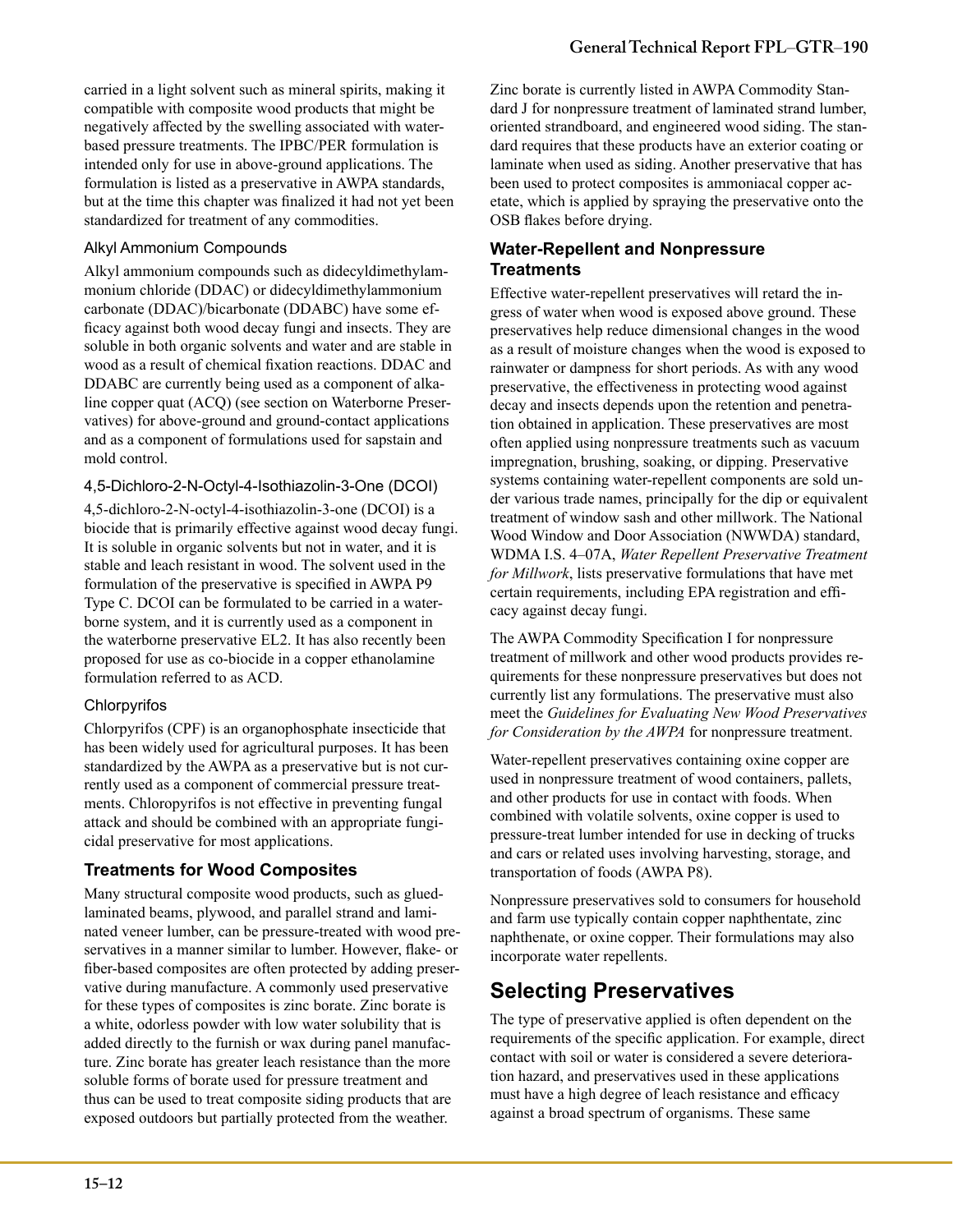

**Figure 15–1. Field stake test plot at Harrison Experimental Forest in southern Mississippi.**

preservatives may also be used at lower retentions to protect wood exposed in lower deterioration hazards, such as above the ground. The exposure is less severe for wood that is partially protected from the weather, and preservatives that lack the permanence or toxicity to withstand continued exposure to precipitation may be effective in those applications. Other formulations may be so readily leachable that they can be used only indoors.

To guide selection of the types of preservatives and loadings appropriate to a specific end use, the AWPA recently developed use category system (UCS) standards. The UCS standards simplify the process of finding appropriate preservatives and preservative retentions for specific end uses. They categorize treated wood applications by the severity of the deterioration hazard (Table 15–6). The lowest category, Use Category 1 (UC1), is for wood that is used in interior construction and kept dry; UC2 is for interior wood completely protected from the weather but occasionally damp. UC3 is for exterior wood used above ground; UC4 is for wood used in ground contact in exterior applications. UC5 includes applications that place treated wood in contact with seawater and marine borers. Individual commodity specifications then list all the preservatives that are standardized for a specific use category along with the appropriate preservative retention.

Although some preservatives are effective in almost all environments, they may not be well-suited for applications involving frequent human contact or for exposures that present only low to moderate biodeterioration hazards. Additional considerations include cost, potential odor, surface dryness, adhesive bonding, and ease of finish application.

# **Evaluating New Preservatives**

Wood preservatives often need to provide protection from a wide range of wood-attacking organisms (fungi, insects, marine borers, and bacteria). Because they must protect wood in so many ways, and protect wood for a long time period,

evaluating wood treatments requires numerous tests. Some of the most important tests are mentioned here, but they should be considered only as a minimum, and other tests are useful as well. Appendix A of the AWPA Standards provides detailed guidelines on the types of tests that may be needed to evaluate new wood preservatives.

The *laboratory leaching test* helps to evaluate how rapidly the treatment will be depleted. A treatment needs leach resistance to provide long-term protection. In this test small cubes of wood are immersed in water for 2 weeks.

The *laboratory decay test* is used to challenge the treated wood with certain fungal isolates that are known to aggressively degrade wood. It should be conducted with specimens that have been through the leaching test. The extent of decay in wood treated with the test preservative is compared to that of untreated wood and wood treated with an established preservative. This test can help to determine the treatment level needed to prevent decay.

*Field stake evaluations* are some of the most informative tests because they challenge the treated wood with a wide range of natural organisms under severe conditions (Fig. 15–1). Stakes are placed into the soil in regions with a warm, wet climate (usually either the southeastern United States or Hawaii). At least two different sites are used to account for differences in soil properties and types of organisms present. The extent of deterioration in wood treated with the test preservative is compared to that of untreated wood and wood treated with an established preservative.

*Above-ground field exposures* are useful for treatments that will be used to protect wood above ground. Although not as severe as field stake tests, above-ground tests do provide useful information on above-ground durability. Specimens are exposed to the weather in an area with a warm, wet climate (usually either the southeastern United States or Hawaii). The specimens are designed to trap moisture and create ideal conditions for above-ground decay. The extent of deterioration in wood treated with the test preservative is compared to that of untreated wood and wood treated with an established preservative.

*Corrosion testing* is used to determine the compatibility of the treatment with metal fasteners.

*Treatability testing* is used to evaluate the ability of a treatment to penetrate deeply into the wood. Shallow surface treatments rarely provide long-term protection because degrading organisms can still attack the interior of the wood.

**Strength testing** compares the mechanical properties of treated wood with matched, untreated specimens. Treatment chemicals or processes have the potential to damage the wood, making it weak or brittle.

# **Preservative Effectiveness**

Preservative effectiveness is influenced not only by the protective value of the preservative chemical, but also by the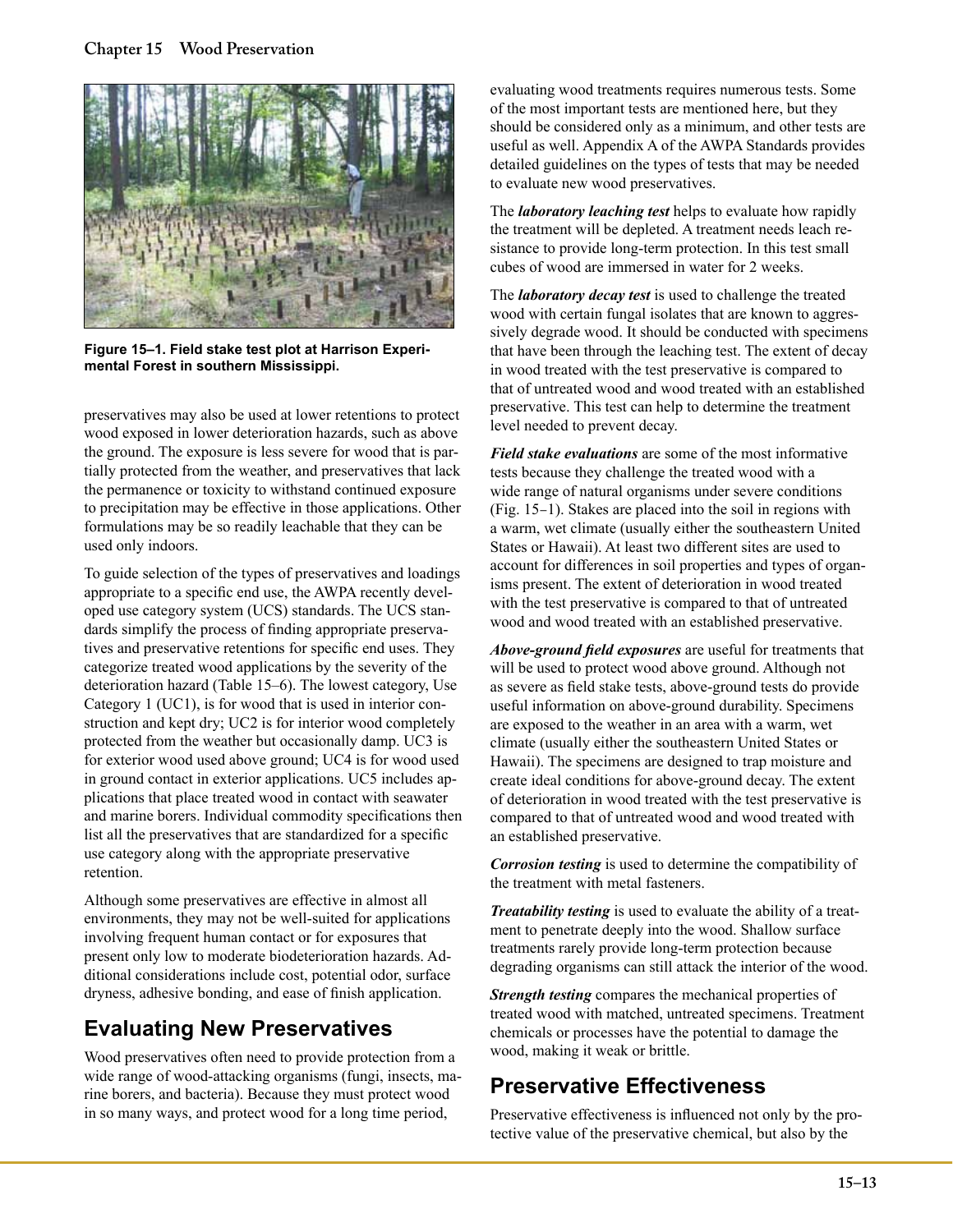| Use category    | Service conditions                                                                                     | Use environment                                                                                          | Common agents of<br>deterioration                                           | Typical applications                                                                                                           |
|-----------------|--------------------------------------------------------------------------------------------------------|----------------------------------------------------------------------------------------------------------|-----------------------------------------------------------------------------|--------------------------------------------------------------------------------------------------------------------------------|
| UC1             | Interior construction<br>Above ground<br>Dry                                                           | Continuously protected<br>from weather or other<br>sources of moisture                                   | Insects only                                                                | Interior construction and<br>furnishings                                                                                       |
| UC <sub>2</sub> | Interior construction<br>Above ground<br>Damp                                                          | Protected from weather, but<br>may be subject to sources<br>of moisture                                  | Decay fungi and insects                                                     | Interior construction                                                                                                          |
| UC3A            | Exterior construction<br>Above ground<br>Coated and rapid water<br>runoff                              | Exposed to all weather<br>cycles, not exposed to<br>prolonged wetting                                    | Decay fungi and insects                                                     | Coated millwork, siding,<br>and trim                                                                                           |
| UC3B            | Ground contact or fresh<br>water<br>Non-critical components                                            | Exposed to all weather<br>cycles, normal exposure<br>conditions                                          | Decay fungi and insects                                                     | Fence, deck, and<br>guardrail posts, crossties<br>and utility poles (low<br>decay areas)                                       |
| UC4A            | Ground contact or fresh<br>water<br>Non-critical components                                            | Exposed to all weather<br>cycles, normal exposure<br>conditions                                          | Decay fungi and insects                                                     | Fence, deck, and<br>guardrail posts, crossties<br>and utility poles (low<br>decay areas)                                       |
| UC4B            | Ground contact or fresh<br>water<br>Critical components or<br>difficult replacement                    | Exposed to all weather<br>cycles, high decay potential<br>includes salt-water splash                     | Decay fungi and insects<br>with increased potential<br>for biodeterioration | Permanent wood<br>foundations, building<br>poles, horticultural<br>posts, crossties and<br>utility poles (high decay<br>areas) |
| UC4C            | Ground contact or fresh<br>water<br>Critical structural<br>components                                  | Exposed to all weather<br>cycles, severe environments, with extreme potential<br>extreme decay potential | Decay fungi and insects<br>for biodeterioration                             | Land and fresh-water<br>piling, foundation piling,<br>crossties and utility<br>poles (severe decay<br>areas)                   |
| UC5A            | Salt or brackish water<br>and adjacent mud zone<br>Northern waters                                     | Continuous marine exposure Salt-water organisms<br>(salt water)                                          |                                                                             | Piling, bulkheads,<br>bracing                                                                                                  |
| UC5B            | Salt or brackish water<br>and adjacent mud zone<br>NJ to GA, south of San<br>Francisco                 | Continuous marine exposure Salt-water organisms,<br>(salt water)                                         | including<br>creosote-tolerant<br>Limnoria tripunctata                      | Piling, bulkheads,<br>bracing                                                                                                  |
| UC5C            | Salt or brackish water and<br>adjacent mud zone<br>South of GA, Gulf Coast,<br>Hawaii, and Puerto Rico | Continuous marine exposure Salt-water organisms,<br>(salt water)                                         | including Martesia,<br>Sphaeroma                                            | Piling, bulkheads,<br>bracing                                                                                                  |

**Table 15–6. Summary of use category system developed by the American Wood Protection Association** 

method of application and extent of penetration and retention of the preservative in the treated wood. Even with an effective preservative, good protection cannot be expected with poor penetration or substandard retention levels. The species of wood, proportion of heartwood and sapwood, heartwood penetrability, and moisture content are among the important variables that influence the results of treatment. For various wood products, the preservatives and retention levels listed in the AWPA Commodity Standards or ICC–ES evaluation reports are given in Table 15–1.

Determining whether one preservative is more effective than another within a given use category is often difficult. Few service tests include a variety of preservatives under comparable conditions of exposure. Furthermore, service tests may not show a good comparison between different preservatives as a result of the difficulty in controlling for differences in treatment quality. Comparative data under similar exposure conditions, with various preservatives and retention levels, are included in the U.S. Forest Service, Forest Products Laboratory, stake test studies. A summary of these test results is included in Table 15–5. Note, however, that because the stakes used in these studies are treated under carefully controlled conditions, their performance may not reflect variability in performance exhibited by a broad range of commercially treated material.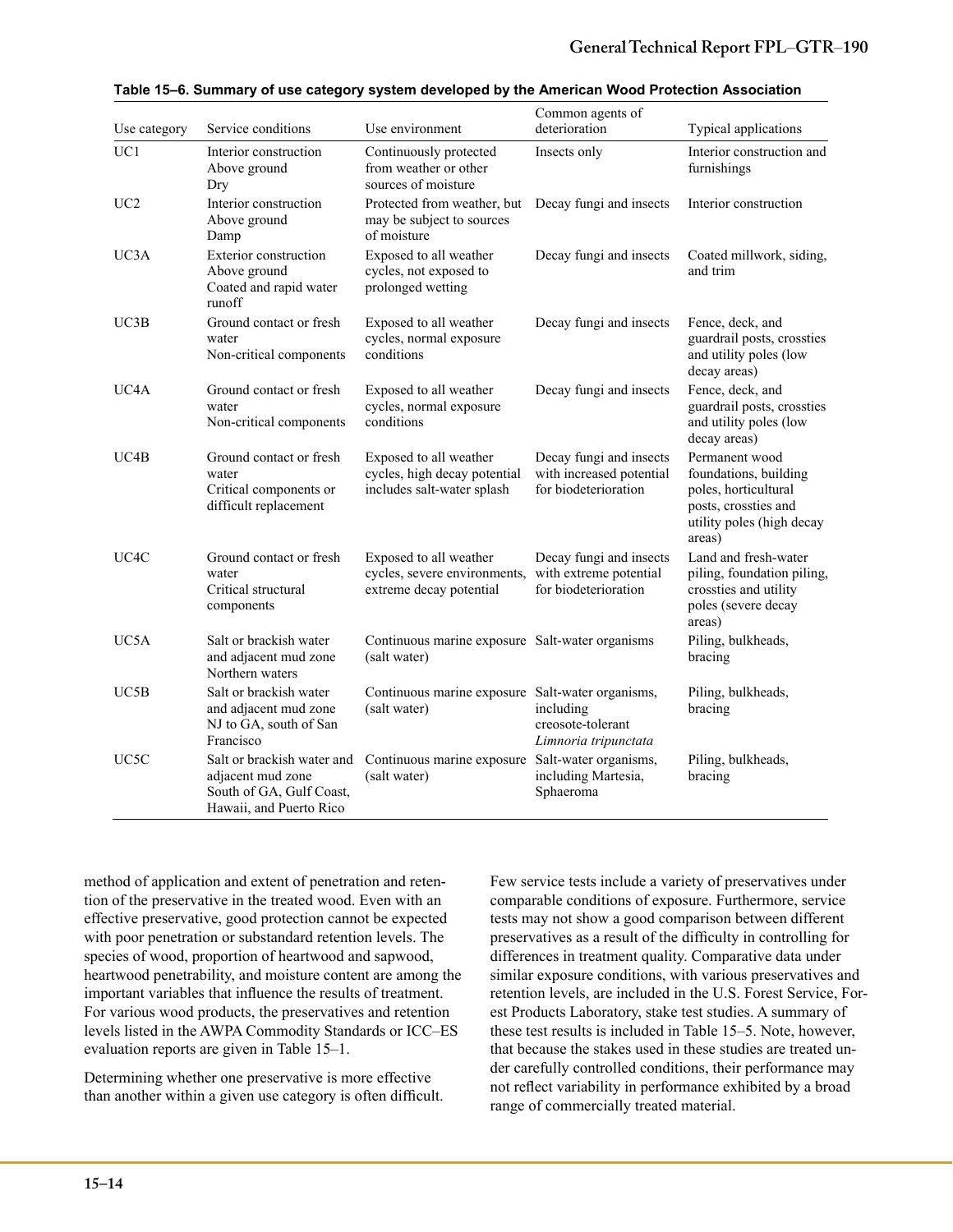

**Figure 15–2. During pressure treatment, preservative typically penetrates only the sapwood. Round members have a uniform treated sapwood shell, but sawn members may have less penetration on one or more faces.**

Similar comparisons have been conducted for preservative treatments of small wood panels in marine exposure (Key West, Florida). These preservatives and treatments include creosotes with and without supplements, waterborne preservatives, waterborne preservative and creosote dual treatments, chemical modifications of wood, and various chemically modified polymers. In this study, untreated panels were badly damaged by marine borers after 6 to 18 months of exposure, whereas some treated panels have remained free of attack after 19 years in the sea.

Test results based on seawater exposure have shown that dual treatment (waterborne copper-containing preservatives followed by creosote) is possibly the most effective method of protecting wood against all types of marine borers. The AWPA standards have recognized this process as well as the treatment of marine piles with high retention levels of ammoniacal copper zinc arsenate (ACZA) or chromated copper arsenate (CCA). The recommended treatment and retention in kilograms per cubic meter (pounds per cubic foot) for round timber piles exposed to severe marine borer hazard are given in Table 15–2. Poorly treated or untreated heartwood faces of wood species containing "high sapwood" that do not require heartwood penetration (for example, southern pines, ponderosa pine, and red pine) have been found to perform inadequately in marine exposure. In marine applications, only sapwood faces should be allowed for waterborne-preservative-treated pine in direct seawater exposure.

# **Effect of Species on Penetration**

The effectiveness of preservative treatment is influenced by the penetration and distribution of the preservative in the wood. For maximum protection, it is desirable to select species for which good penetration is assured.

In general, the sapwood of most softwood species is not difficult to treat under pressure (Fig. 15–2). Examples of species with sapwood that is easily penetrated when it is well dried and pressure treated are the pines, coastal Douglas-fir,

western larch, Sitka spruce, western hemlock, western redcedar, northern white-cedar, and white fir (*A. concolor*). Examples of species with sapwood and heartwood somewhat resistant to penetration are the red and white spruces and Rocky Mountain Douglas-fir. Cedar poles are commonly incised to obtain satisfactory preservative penetration. With round members, such as poles, posts, and piles, the penetration of the sapwood is important in achieving a protective outer zone around the heartwood.

The proportion of sapwood varies greatly with wood species, and this becomes an important factor in obtaining adequate penetration. Species within the Southern Pine group are characterized by a large sapwood zone that is readily penetrated by most types of preservatives. In part because of their large proportion of treatable sapwood, these pine species are used for the vast majority of treated products in the United States. Other important lumber species, such as Douglas-fir, have a narrower sapwood band in the living tree, and as a result products manufactured from Douglas-fir have a lower proportion of treatable sapwood.

The heartwood of most species is difficult to treat. There may be variations in the resistance to preservative penetration of different wood species. Table 15–7 gives the relative resistance of the heartwood to treatment of various softwood and hardwood species. Although less treatable than sapwood, well-dried white fir, western hemlock, northern red oak, the ashes, and tupelo are examples of species with heartwood that is reasonably easy to penetrate. The southern pines, ponderosa pine, redwood, Sitka spruce, coastal Douglas-fir, beech, maples, and birches are examples of species with heartwood that is moderately resistant to penetration.

# **Preparation of Wood for Treatment**

For satisfactory treatment and good performance, the wood product must be sound and suitably prepared. Except in specialized treating methods involving unpeeled or green material, the wood should be well peeled and either seasoned or conditioned in the cylinder before treatment. It is also highly desirable that all machining be completed before treatment, including incising (to improve the preservative penetration in woods that are resistant to treatment) and the operations of cutting or boring of holes.

### **Peeling**

Peeling round or slabbed products is necessary to enable the wood to dry quickly enough to avoid decay and insect damage and to permit the preservative to penetrate satisfactorily. Even strips of the thin inner bark may prevent penetration. Patches of bark left on during treatment usually fall off in time and expose untreated wood, thus permitting decay to reach the interior of the member.

Careful peeling is especially important for wood that is to be treated by a nonpressure method. In the more thorough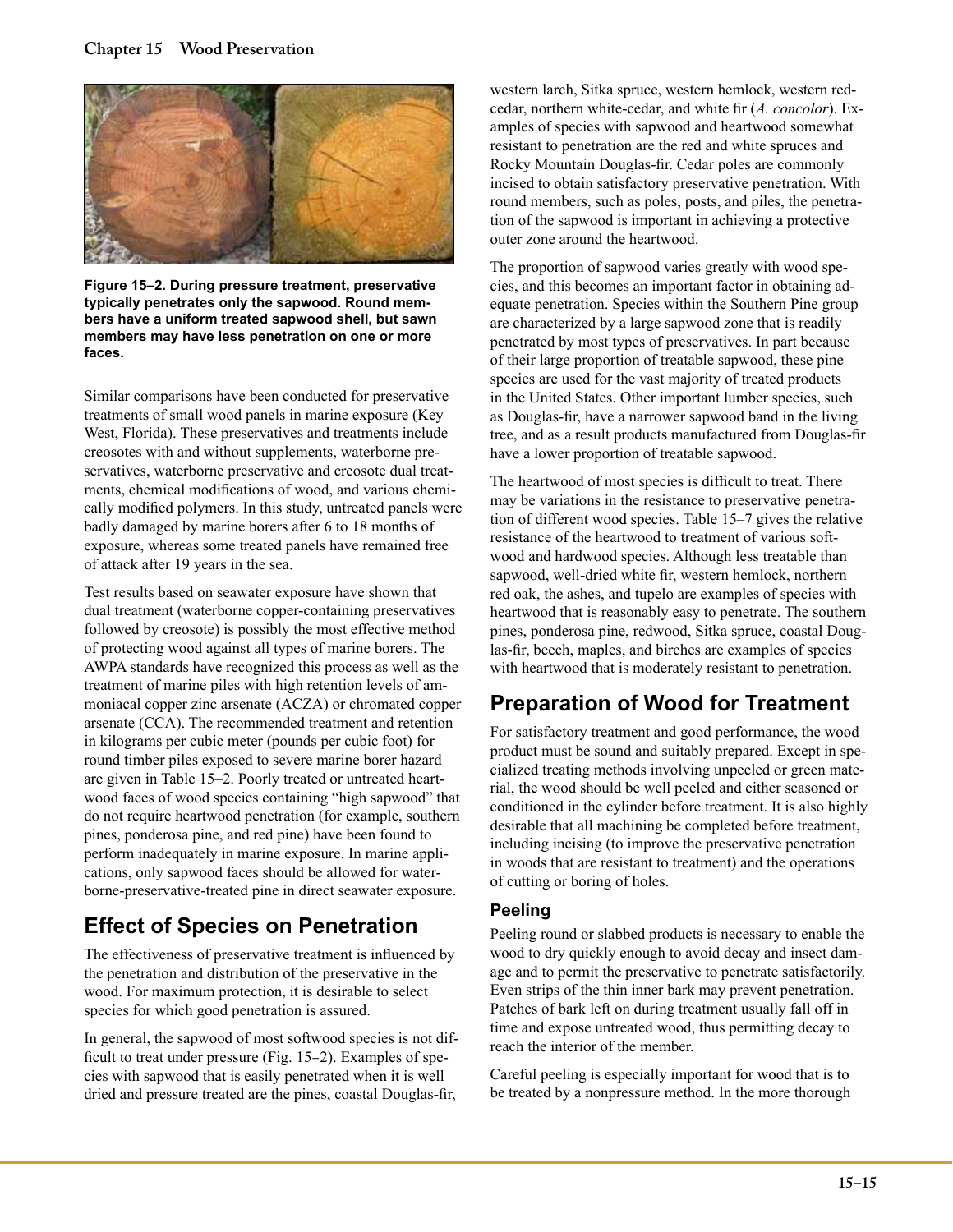| Ease of treatment       | Softwoods                                                                                                                                                                                                                                                                                                                                                                                 | Hardwoods                                                                                                                                                                                                                                                                                                                                                                                                         |
|-------------------------|-------------------------------------------------------------------------------------------------------------------------------------------------------------------------------------------------------------------------------------------------------------------------------------------------------------------------------------------------------------------------------------------|-------------------------------------------------------------------------------------------------------------------------------------------------------------------------------------------------------------------------------------------------------------------------------------------------------------------------------------------------------------------------------------------------------------------|
| Least difficult         | Bristlecone pine (Pinus aristata)<br>Pinyon (P. edulis)<br>Pondersosa pine (P. pondersosa)<br>Redwood (Sequoia sempervirens)                                                                                                                                                                                                                                                              | American basswood (Tilia americana)<br>Beech (white heartwood) (Fagus grandifolia)<br>Black tupelo (blackgum) (Nyssa sylvatica)<br>Green ash (Fraxinus pennsylvanica var. lanceolata)<br>Pin cherry (Prunus pennsylvanica)<br>River birch (Betula nigra)<br>Red oak (Quercus spp.)<br>Slippery elm (Ulmus fulva)<br>Sweet birch (Betula lenia)<br>Water tupelo (Nyssa aquatica)<br>White ash (Fraxinus americana) |
| Moderately<br>difficult | Baldcypress (Taxodium distichum)<br>California red fir (Abies magnifica)<br>Douglas-fir (coast) (Pseudotsuga taxifolia))<br>Eastern white pine (Pinus strobus)<br>Jack pine (P. banksiana)<br>Loblolly pine (P. taeda)<br>Longleaf pine (P. palustris)<br>Red pine (P. resinosa)<br>Shortleaf pine (P. echinata)<br>Sugar pine $(P.$ lambertiana)<br>Western hemlock (Tsuga heterophylla) | Black willow (Salix nigra)<br>Chestnut oak ( <i>Quercus montana</i> )<br>Cottonwood (Populus sp.)<br>Bigtooth aspen (P. grandidentata)<br>Mockernut hickory (Carya tomentosa)<br>Silver maple (Acer saccharinum)<br>Sugar maple (A. saccharum)<br>Yellow birch (Betula lutea)                                                                                                                                     |
| Difficult               | Eastern hemlock (Tsuga canadensis)<br>Engelmann spruce (Picea engelmanni)<br>Grand fir (Abies grandis)<br>Lodgepole pine (Pinus contorta var. latifolia)<br>Noble fir (Abies procera)<br>Sitka spruce (Picea sitchensis)<br>Western larch (Larix occidentalis)<br>White fir (Abies concolor)<br>White spruce (Picea glauca)                                                               | American sycamore (Platanus occidentalis)<br>Hackberry (Celtis occidentalis)<br>Rock elm (Ulmus thomoasi)<br>Yellow-poplar (Liriodendron tulipifera)                                                                                                                                                                                                                                                              |
| Very difficult          | Alpine fir (Abies lasiocarpa)<br>Corkbark fir (A. lasiocarpa var. arizonica)<br>Douglas-fir (Rocky Mountain) (Pseudotsuga taxifolia)<br>Northern white-cedar (Thuja occidentalis)<br>Tamarack (Larix laricina)<br>Western redcedar (Thuja plicata)                                                                                                                                        | American beech (red heartwood) (Fagus grandifolia)<br>American chestnut (Castanea dentata)<br>Black locust (Robinia pseudoacacia)<br>Blackjack oak (Quercus marilandica)<br>Sweetgum (redgum) (Liquidambar styraciflua)<br>White oak ( <i>Quercus</i> spp.)                                                                                                                                                       |

### **Table 15–7. Penetration of the heartwood of various softwood and hardwood species<sup>a</sup>**

a As covered in MacLean (1952).

processes, some penetration may take place both longitudinally and tangentially in the wood; consequently, small strips of bark are tolerated in some specifications. Processes in which a preservative is forced or permitted to diffuse through green wood lengthwise do not require peeling of the timber. Machines of various types have been developed for peeling round timbers, such as poles, piles, and posts (Fig. 15–3).

### **Drying**

Drying of wood before treatment is necessary to prevent decay and stain and to obtain preservative penetration. However, for treatment with waterborne preservatives by certain diffusion methods, high moisture content levels may be permitted. For treatment by other methods, however, drying before treatment is essential. Drying before treatment opens up the checks before the preservative is applied, thus increasing penetration, and reduces the risk of checks

opening after treatment and exposing unpenetrated wood. Good penetration of heated organic-based preservatives may be possible in wood with a moisture content as high as 40% to 60%, but severe checking while drying after treatment can expose untreated wood.

For large timbers and railroad ties, air drying is a widely used method of conditioning. Despite the increased time, labor, and storage space required, air drying is generally the most inexpensive and effective method, even for pressure treatment. However, wet, warm climatic conditions make it difficult to air dry wood adequately without objectionable infection by stain, mold, and decay fungi. Such infected wood is often highly permeable; in rainy weather, infected wood can absorb a large quantity of water, which prevents satisfactory treatment.

How long the timber must be air dried before treatment depends on the climate, location, and condition of the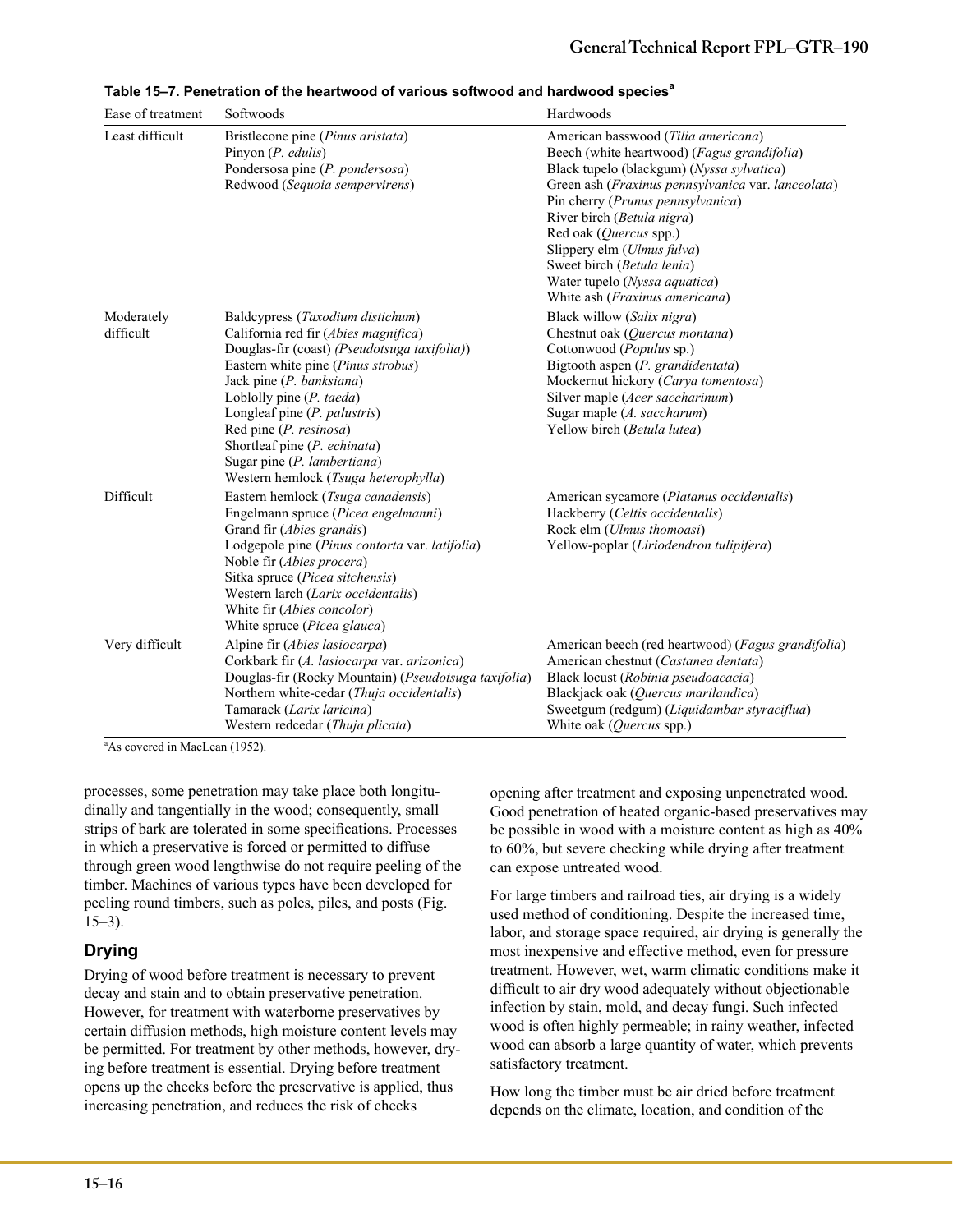

**Figure 15–3. Machine peeling of poles. The outer bark has been removed by hand, and the inner bark is being peeled by machine. Frequently, all the bark is removed by machine.**



**Figure 15–4. Deep incising permits better penetration of preservative.**

seasoning yard, methods of piling, season of the year, timber size, and species. The most satisfactory seasoning practice for any specific case will depend on the individual drying conditions and the preservative treatment to be used. Therefore, treating specifications are not always specific as to moisture content requirements.

To prevent decay and other forms of fungal infection during air drying, the wood should be cut and dried when conditions are less favorable for fungus development (Chap. 14). If this is impossible, chances for infection can be minimized by prompt conditioning of the green material, careful piling and roofing during air drying, and pretreating the green wood with preservatives to protect it during air drying.

Lumber of all species, including Southern Pine poles, is often kiln dried before treatment, particularly in the southern United States where proper air seasoning is difficult. Kiln drying has the important added advantage of quickly reducing moisture content, thereby reducing transportation charges on poles.

### **Conditioning of Green Products**

Plants that treat wood by pressure processes can condition green material by means other than air and kiln drying. Thus, they avoid a long delay and possible deterioration of the timber before treatment.

When green wood is to be treated under pressure, one of several methods for conditioning may be selected. The steaming-and-vacuum process is used mainly for southern pines, and the Boulton or boiling-under-vacuum process is used for Douglas-fir and sometimes hardwoods.

In the steaming process, the green wood is steamed in the treating cylinder for several hours, usually at a maximum of 118 °C (245 °F). When steaming is completed, a vacuum is immediately applied. During the steaming period, the outer part of the wood is heated to a temperature approaching that of the steam; the subsequent vacuum lowers the boiling point so that part of the water is evaporated or forced out of the wood by the steam produced when the vacuum is applied. The steaming and vacuum periods used depend upon the wood size, species, and moisture content. Steaming and vacuum usually reduce the moisture content of green wood slightly, and the heating assists greatly in getting the preservative to penetrate. A sufficiently long steaming period will also sterilize the wood.

In the Boulton or boiling-under-vacuum method of partial seasoning, the wood is heated in the oil preservative under vacuum, usually at about 82 to 104  $^{\circ}$ C (180 to 220  $^{\circ}$ F). This temperature range, lower than that of the steaming process, is a considerable advantage in treating woods that are especially susceptible to injury from high temperatures. The Boulton method removes much less moisture from heartwood than from sapwood.

### **Incising**

Wood that is resistant to penetration by preservatives may be incised before treatment to permit deeper and more uniform penetration. To incise, lumber and timbers are passed through rollers equipped with teeth that sink into the wood to a predetermined depth, usually 13 to 19 mm (1/2 to 3/4 in.). The teeth are spaced to give the desired distribution of preservative with the minimum number of incisions. A machine of different design is required for deeply incising the butts of poles, usually to a depth of 64 mm (2.5 in.) (Fig. 15–4).

Incising is effective because preservatives usually penetrate the wood much farther along the grain than across the grain. The incisions open cell lumens along the grain, which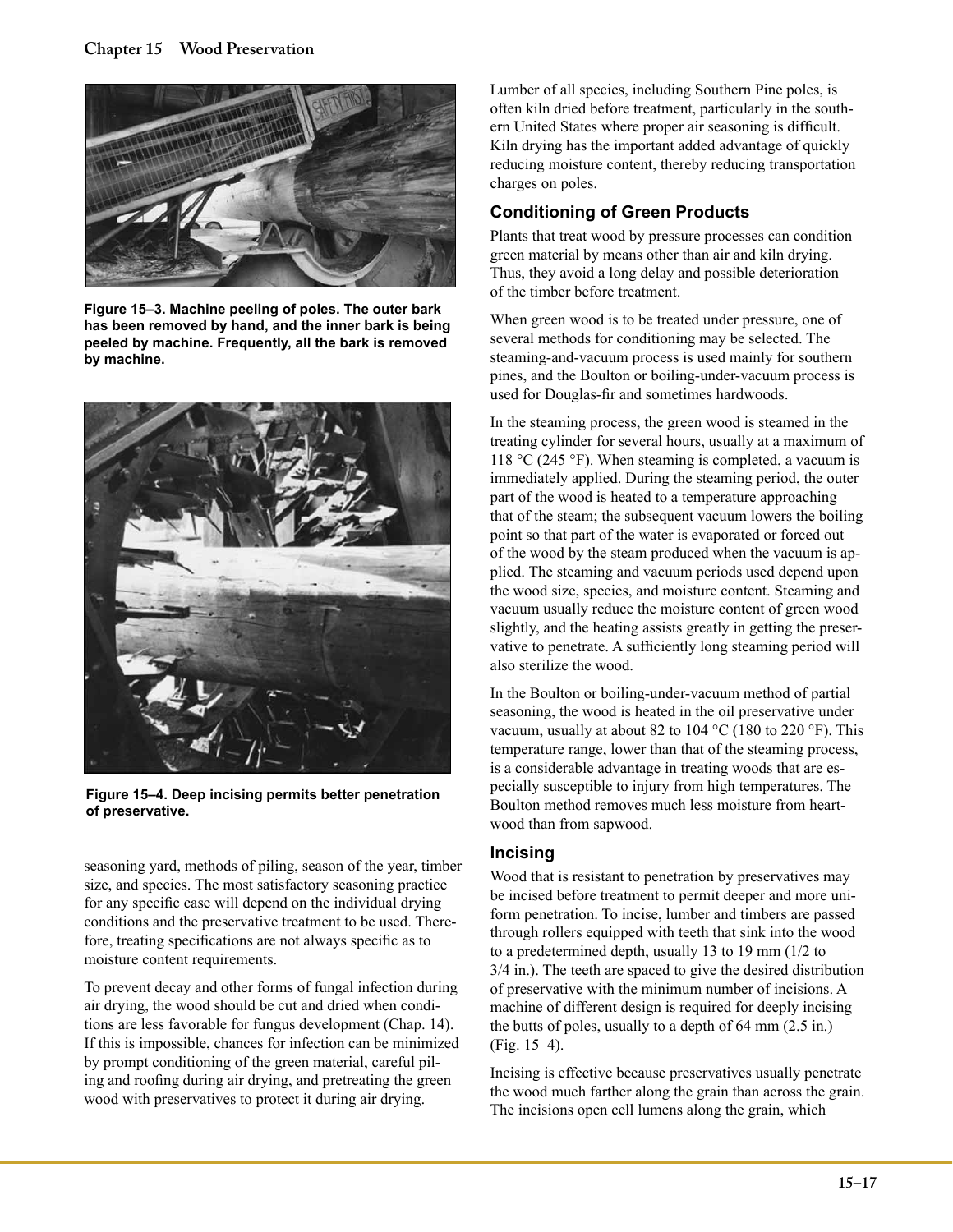greatly enhances penetration. Incising is especially effective in improving penetration in the heartwood areas of sawn surfaces.

Incising is practiced primarily on Douglas-fir, western hemlock, and western larch ties and timbers for pressure treatment and on cedar and Douglas-fir poles. Incising can result in significant reductions in strength (Chap. 5).

### **Cutting and Framing**

All cutting and boring of holes should be done prior to preservative treatment. Cutting into the wood in any way after treatment will frequently expose the untreated interior of the timber and permit ready access to decay fungi or insects.

In some cases, wood structures can be designed so that all cutting and framing is done before treatment. Railroad companies have followed this practice and have found it not only practical but economical. Many wood-preserving plants are equipped to carry on such operations as the adzing and boring of crossties; gaining, roofing, and boring of poles; and framing of material for bridges and specialized structures, such as water tanks and barges.

Treatment of the wood with preservative oils results in little or no dimensional change. With waterborne preservatives, however, some change in the size and shape of the wood may occur even though the wood is redried to the moisture content it had before treatment. If precision fitting is necessary, the wood is cut and framed before treatment to its approximate final dimensions to allow for slight surfacing, trimming, and reaming of bolt holes. Grooves and bolt holes for timber connectors are cut before treatment and can be reamed out if necessary after treatment.

# **Application of Preservatives**

Wood-preserving methods are of two general types: (a) pressure processes, in which the wood is impregnated in closed vessels under pressures considerably above atmospheric, and (b) nonpressure processes, which vary widely in the procedures and equipment used.

### **Pressure Processes**

In commercial practice, wood is most often treated by immersing it in a preservative in a high-pressure apparatus and applying pressure to drive the preservative into the wood. Pressure processes differ in details, but the general principle is the same. The wood, on cars or trams, is run into a long steel cylinder, which is then closed and filled with preservative (Fig. 15–5). Pressure forces the preservative into the wood until the desired amount has been absorbed. Considerable preservative is absorbed, with relatively deep penetration. Three pressure processes are commonly used: full cell, modified full cell, and empty cell.

### Full Cell

The full-cell (Bethel) process is used when the retention of a maximum quantity of preservative is desired. It is a

standard procedure for timbers to be treated with creosote when protection against marine borers is required. Waterborne preservatives may be applied by the full-cell process if uniformity of penetration and retention is the primary concern. With waterborne preservatives, control over preservative retention is obtained by regulating the concentration of the treating solution.

Steps in the full-cell process are essentially the following:

- 1. The charge of wood is sealed in the treating cylinder, and a preliminary vacuum is applied for a half-hour or more to remove the air from the cylinder and as much as possible from the wood.
- 2. The preservative, at ambient or elevated temperature depending on the system, is admitted to the cylinder without breaking the vacuum.
- 3. After the cylinder is filled, pressure is applied until the wood will take no more preservative or until the required retention of preservative is obtained.
- 4. When the pressure period is completed, the preservative is withdrawn from the cylinder.
- 5. A short final vacuum may be applied to free the charge from dripping preservative.

When the wood is steamed before treatment, the preservative is admitted at the end of the vacuum period that follows steaming. When the timber has received preliminary conditioning by the Boulton or boiling-under-vacuum process, the cylinder can be filled and the pressure applied as soon as the conditioning period is completed.

### Modified Full Cell

The modified full-cell process is basically the same as the full-cell process except for the amount of initial vacuum and the occasional use of an extended final vacuum. The modified full-cell process uses lower levels of initial vacuum; the actual amount is determined by the wood species, material size, and final retention desired. The modified full-cell process is commonly used for treatment of lumber with waterborne preservatives.

### Empty Cell

The objective of the empty-cell process is to obtain deep penetration with a relatively low net retention of preservative. For treatment with oil preservatives, the empty-cell process should always be used if it will provide the desired retention. Two empty-cell processes, the Rueping and the Lowry, are commonly employed; both use the expansive force of compressed air to drive out part of the preservative absorbed during the pressure period.

The Rueping empty-cell process, often called the empty-cell process with initial air, has been widely used for many years in Europe and the United States. The following general procedure is employed: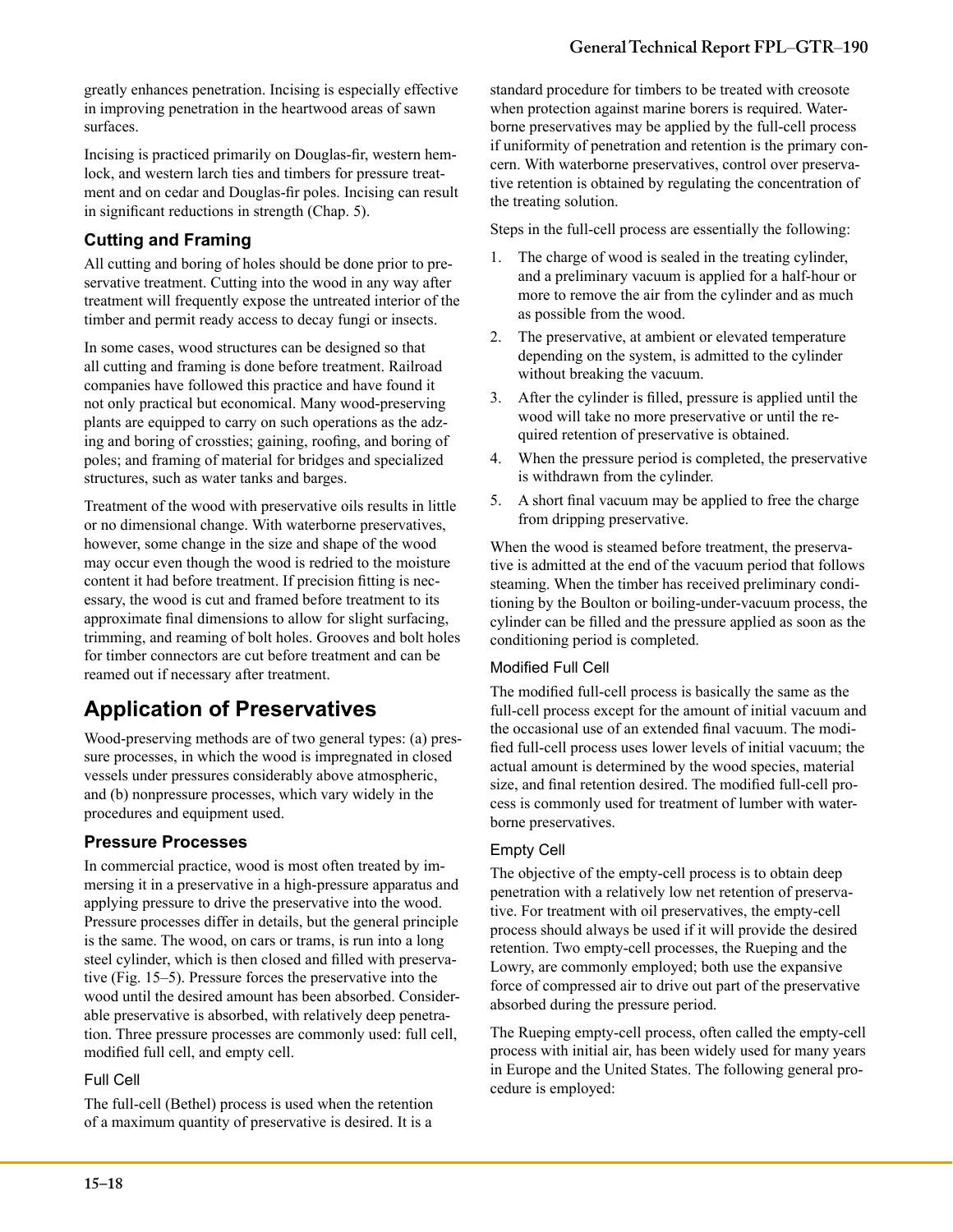

**Figure 15–5. Typical steps in pressure treating process: A, untreated wood is placed in cylinder; B, a vacuum is applied to pull air out of the wood; C, the wood is immersed in solution while still under vacuum; D, pressure is applied to force the preservative into the wood; E, preservative is pumped out, and a final vacuum is pulled to remove excess preservative; F, excess preservative is pumped away, and the wood is removed from the cylinder.**

- 1. Air under pressure is forced into the treating cylinder, which contains the charge of wood. The air penetrates some species easily, requiring but a few minutes application of pressure. In treating the more resistant species, common practice is to maintain air pressure from 1/2 to 1 h before admitting the preservative, but the necessity for lengthy air-pressure periods does not seem fully established. The air pressures employed generally range from 172 to 689 kPa (25 to 100 lb in–2), depending on the net retention of preservative desired and the resistance of the wood.
- 2. After the period of preliminary air pressure, preservative is forced into the cylinder. As the preservative is pumped in, the air escapes from the treating cylinder into an equalizing or Rueping tank, at a rate that keeps the pressure constant within the cylinder. When the treating cylinder is filled with preservative, the treating pressure is increased above that of the initial air and is maintained until the wood will absorb no more preservative, or until enough has been absorbed to leave the required retention of preservative in the wood after the treatment.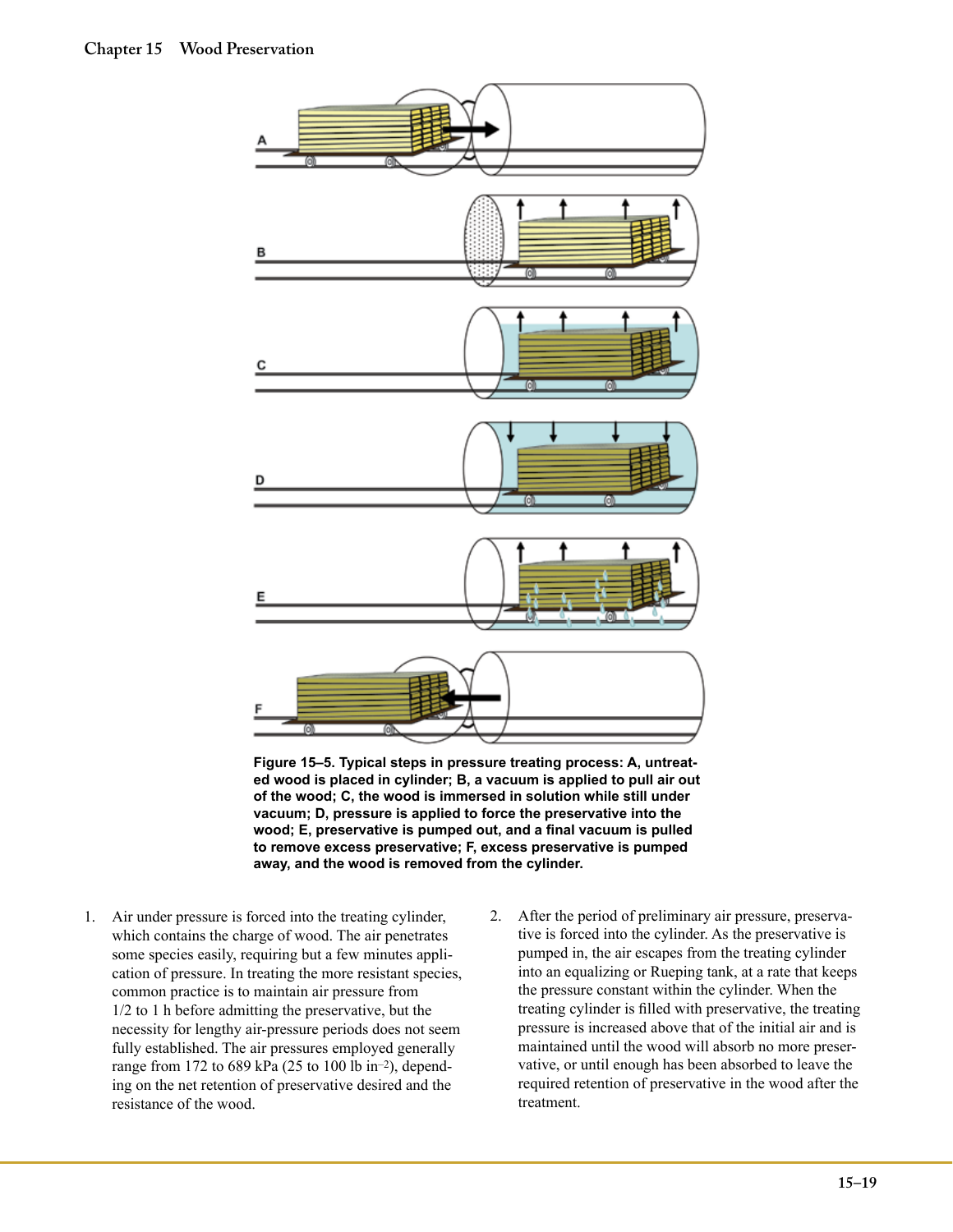3. At the end of the pressure period, the preservative is drained from the cylinder, and surplus preservative is removed from the wood with a final vacuum. The amount of preservative recovered can be from 20% to 60% of the gross amount injected.

The Lowry is often called the empty-cell process without initial air pressure. Preservative is admitted to the cylinder without either an initial air pressure or a vacuum, and the air originally in the wood at atmospheric pressure is imprisoned during the filling period. After the cylinder is filled with the preservative, pressure is applied, and the remainder of the treatment is the same as described for the Rueping treatment.

The Lowry process has the advantage that equipment for the full-cell process can be used without other accessories that the Rueping process usually requires, such as an air compressor, an extra cylinder or Rueping tank for the preservative, or a suitable pump to force the preservative into the cylinder against the air pressure. However, both processes have advantages and are widely and successfully used.

With poles and other products where bleeding of preservative oil is objectionable, the empty-cell process is followed by either heating in the preservative (expansion bath) at a maximum of 104 °C (220 °F) or a final steaming for a specified time limit at a maximum of 116 °C (240 °F) prior to the final vacuum.

### Treating Pressures and Preservative Temperatures

The pressures used in treatments vary from about 345 to 1,723 kPa (50 to 250 lb in–2), depending on the species and the ease with which the wood takes the treatment. Most commonly, pressures range from about 862 to 1,207 kPa (125 to 175 lb in–2). Many woods are sensitive to high treating pressures, especially when hot. For example, AWPA standards permit a maximum pressure of 1,050 kPa (150 lb in–2) in the treatment of redwood, eastern hemlock, and eastern white pine, while the limitation for oak is 1,723 kPa (250 lb in–2).

AWPA T1 standard requires that the temperature of creosote and creosote solutions, as well as that of the oil-type preservatives, during the pressure period not be greater than 100  $\rm{^{\circ}C}$  (212  $\rm{^{\circ}F}$ ). For the waterborne preservatives that contain chromium (ACC and CCA), the maximum solution temperature is limited to 50  $^{\circ}$ C (120  $^{\circ}$ F) to avoid premature precipitation of the preservative. For most other waterborne preservatives, the maximum solution temperature is 65 °C (150 °F), although a higher limit 93 °C (200 °F) is permitted for inorganic boron solutions.

### **Effect on Mechanical Properties**

Coal-tar creosote, creosote solutions, and pentachlorophenol dissolved in petroleum oils are practically inert to wood and have no chemical influence that would affect its strength.

Chemicals commonly used in waterborne salt preservatives, including chromium, copper, arsenic, and ammonia, are reactive with wood. Thus, these chemicals are potentially damaging to mechanical properties and may also promote corrosion of mechanical fasteners.

Significant reductions in mechanical properties may be observed if the treating and subsequent drying processes are not controlled within acceptable limits. Factors that influence the effect of the treating process on strength include (a) species of wood, (b) size and moisture content of the timbers treated, (c) type and temperature of heating medium, (d) length of the heating period in conditioning the wood for treatment and time the wood is in the hot preservative, (e) post-treatment drying temperatures, and (f) amount of pressure used. Most important of those factors are the severity and duration of the in-retort heating or post-treatment redrying conditions used. The effect of wood preservatives on the mechanical properties of wood is covered in Chapter 5.

### **Nonpressure Processes**

The numerous nonpressure processes differ widely in the penetration and retention levels of preservative attained, and consequently in the degree of protection they provide to the treated wood. When similar retention and penetration levels are achieved, wood treated by a nonpressure method should have a service life comparable to that of wood treated by pressure. Nevertheless, results of nonpressure treatments, particularly those involving surface applications, are not generally as satisfactory as those of pressure treatment. The superficial processes do serve a useful purpose when more thorough treatments are impractical or exposure conditions are such that little preservative protection is required.

Nonpressure methods, in general, consist of (a) surface application of preservatives by brief dipping, (b) soaking in preservative oils or steeping in solutions of waterborne preservatives, (c) diffusion processes with waterborne preservatives, (d) vacuum treatment, and (e) a variety of miscellaneous processes.

### Brief Dipping

It is a common practice to treat window sash, frames, and other millwork, either before or after assembly, by dipping the item in a water-repellent preservative.

In some cases, preservative oil penetrates the end surfaces of ponderosa pine sapwood as much as 25 to 76 mm (1 to 3 in.). However, end penetration in such woods as the heartwood of southern pines and Douglas-fir is much less. Transverse penetration of the preservative applied by brief dipping is very shallow, usually less than a millimeter (a few hundredths of an inch). The exposed end surfaces at joints are the most vulnerable to decay in millwork products; therefore, good end penetration is especially advantageous. Dip applications provide very limited protection to wood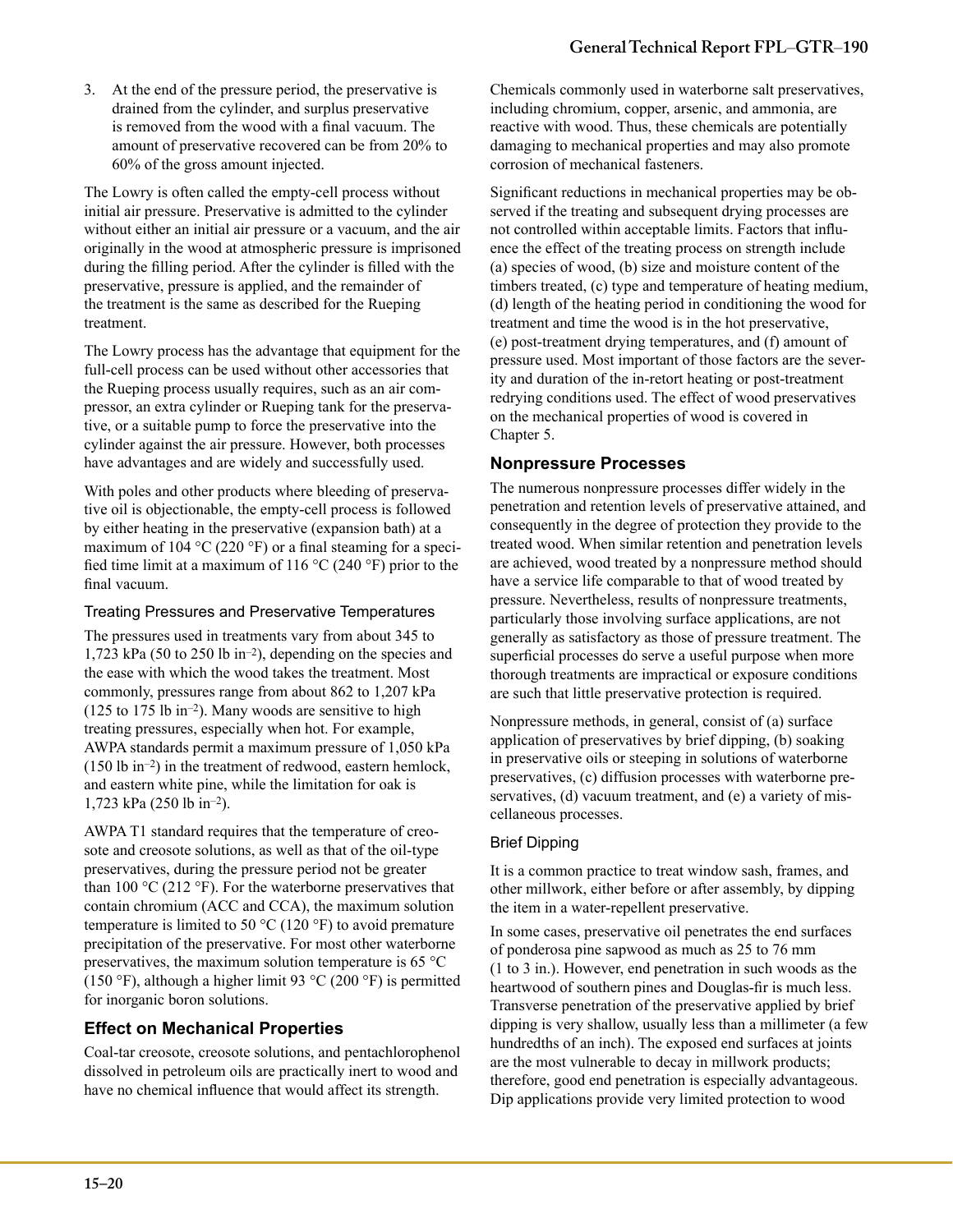used in contact with the ground or under very moist conditions, and they provide very limited protection against attack by termites. However, they do have value for exterior woodwork and millwork that is painted, not in contact with the ground, and exposed to moisture only for brief periods.

### Cold Soaking and Steeping

The methods of cold soaking well-seasoned wood for several hours or days in low-viscosity preservative oils or steeping green or seasoned wood for several days in waterborne preservatives have provided a range of success on fence posts, lumber, and timbers.

Pine posts treated by cold soaking for 24 to 48 h or longer in a solution containing 5% of pentachlorophenol in No. 2 fuel oil have shown an average life of 16 to 20 years or longer. The sapwood in these posts was well penetrated, and preservative solution retention levels ranged from 32 to 96 kg m–3 (2 to 6 lb in–3). Most species do not treat as satisfactorily as do the pines by cold soaking, and test posts of such woods as birch, aspen, and sweetgum treated by this method have failed in much shorter times.

Preservative penetration and retention levels obtained by cold soaking lumber for several hours are considerably better than those obtained by brief dipping of similar species. However, preservative retention levels seldom equal those obtained in pressure treatment except in cases such as sapwood of pines that has become highly absorptive through mold and stain infection.

Steeping with waterborne preservatives has very limited use in the United States but it has been used for many years in Europe. In treating seasoned wood, both the water and the preservative salt in the solution soak into the wood. With green wood, the preservative enters the water-saturated wood by diffusion. Preservative retention and penetration levels vary over a wide range, and the process is not generally recommended when more reliable treatments are practical.

#### Diffusion Processes

In addition to the steeping process, diffusion processes are used with green or wet wood. These processes employ waterborne preservatives that will diffuse out of the water of the treating solution or paste into the water of the wood.

The double-diffusion process developed by the Forest Products Laboratory has shown very good results in fence post tests and standard 38- by 89-mm (nominal 2- by 4-in.) stake tests, particularly for full-length immersion treatments. This process consists of steeping green or partially seasoned wood first in one chemical solution, then in another. The two chemicals then react in the wood to form a precipitate with low solubility. However, the preservatives evaluated in this process do not currently have EPA registration for use in nonpressure treatments.

### Vacuum Process

The vacuum process, or "VAC–VAC" as referred to in Europe, has been used to treat millwork with water-repellent preservatives and construction lumber with waterborne and water-repellent preservatives.

In treating millwork, the objective is to use a limited quantity of water-repellent preservative and obtain retention and penetration levels similar to those obtained by dipping for 3 min. In this treatment, a quick, low initial vacuum is followed by filling the cylinder under vacuum, releasing the vacuum and soaking, followed by a final vacuum. This treatment provides better penetration and retention than the 3-min dip treatment, and the surface of the wood is quickly dried, thus expediting glazing, priming, and painting. The vacuum treatment is also reported to be less likely than dip treatment to leave objectionably high retention levels in bacteria-infected wood referred to as "sinker stock."

Lumber intended for buildings has been treated by the vacuum process, either with a waterborne preservative or a water-repellent/preservative solution, with preservative retention levels usually less than those required for pressure treatment. The process differs from that used in treating millwork in employing a higher initial vacuum and a longer immersion or soaking period.

In a study by the Forest Products Laboratory, an initial vacuum of -93 kPa (27.5 inHg) was applied for 30 min, followed by a soaking for 8 h, and a final or recovery vacuum of -93 kPa (27.5 inHg) for 2 h. Results of the study showed good penetration of preservative in the sapwood of dry lumber of easily penetrated species such as the pines. However, in heartwood and unseasoned sapwood of pine and heartwood of seasoned and unseasoned coastal Douglas-fir, penetration was much less than that obtained by pressure treatment. Preservative retention was less controllable in vacuum than in empty-cell pressure treatment. Good control over retention levels is possible in vacuum treatment with a waterborne preservative by adjusting concentration of the treating solution.

#### Miscellaneous Nonpressure Processes

Several other nonpressure methods of various types have been used to a limited extent. Many of these involve the application of waterborne preservatives to living trees. The Boucherie process for the treatment of green, unpeeled poles has been used for many years in Europe. This process involves attaching liquid-tight caps to the butt ends of the poles. Then, through a pipeline or hose leading to the cap, a waterborne preservative is forced under hydrostatic pressure into the pole.

A tire-tube process is a simple adaptation of the Boucherie process used for treating green, unpeeled fence posts. In this treatment, a section of used inner tube is fastened tight around the butt end of the post to make a bag that holds a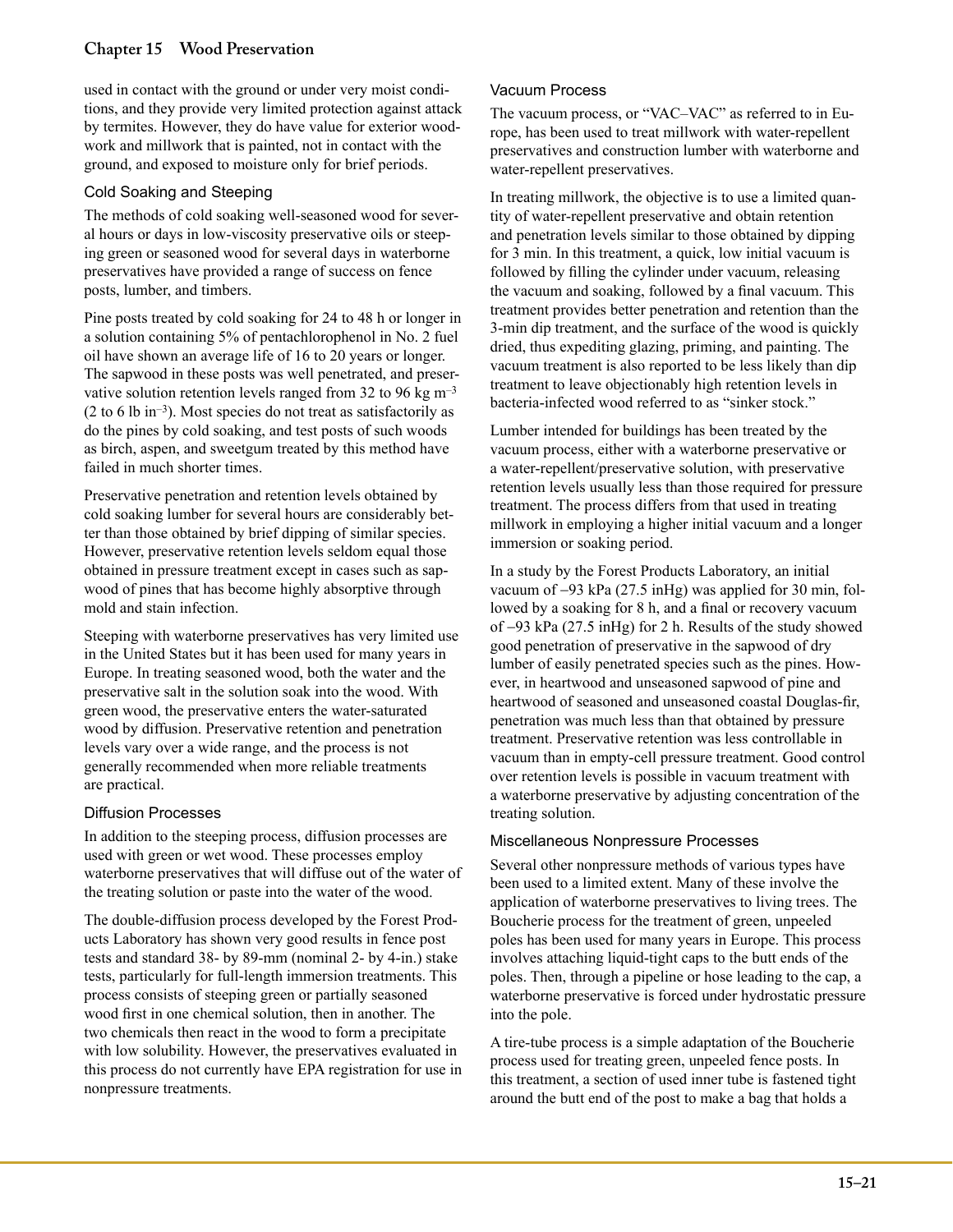solution of waterborne preservative. There are now limitations for application of these processes because of the potential loss of preservative to the soil around the treatment site.

### **In-Place and Remedial Treatments**

In-place treatments may be beneficial both during construction and as part of an inspection and maintenance program. Although cutting or drilling pressure-treated wood during construction is undesirable, it cannot always be avoided. When cutting is necessary, the damage can be partly overcome by a thorough application of copper naphthenate (1% to 2% copper) to the cut surface. This provides a protective coating of preservative on the surface that may slowly migrate into the end grain of the wood. The exposed end-grain in joints, which is more susceptible to moisture absorption, and the immediate area around all fasteners, including drill holes, will require supplemental on-site treatment. A special device is available for pressure-treating bolt holes that are bored after treatment. For treating the end surfaces of piles where they are cut off after driving, at least two generous coats of copper naphthenate should be applied. A coat of asphalt or similar material may be thoroughly applied over the copper naphthenate, followed by some protective sheet material, such as metal, roofing felt, or saturated fabric, fitted over the pile head and brought down the sides far enough to protect against damage to the treatment and against the entrance of storm water. AWPA Standard M4 contains instructions for the care of pressure-treated wood after treatment.

### Surface Applications

The simplest treatment is to apply the preservative to the wood with a brush or by spraying. Preservatives that are thoroughly liquid when cold should be selected, unless it is possible to heat the preservative. When practical, the preservative should be flooded over the wood rather than merely painted. Every check and depression in the wood should be thoroughly filled with the preservative, because any untreated wood left exposed provides ready access for fungi. Rough lumber may require as much as 40 L of preservative per  $100 \text{ m}^2$  (10 gallons per  $1,000 \text{ ft}^2$ ) of surface, but surfaced lumber requires considerably less. The transverse penetration obtained will usually be less than 2.5 mm (0.1 in.), although in easily penetrated species, end-grain (longitudinal) penetration is considerably greater. The additional life obtained by such treatments over that of untreated wood will be affected greatly by the conditions of service. For wood in contact with the ground, service life may be from 1 to 5 years.

For brush or spray applications, copper naphthenate in oil is the preservative that is most often used. The solution should contain 1% to 2% elemental copper. Copper naphthenate is available as a concentrate or in a ready-to-use solution in gallon and drum containers. Borate solutions can also be sprayed or brushed into checks or splits. However, because they are not fixed to the wood they can be leached during

subsequent precipitation. Borates are sold either as concentrated liquids (typically formulated with glycol) or as powders that can be diluted with water.

Another type of surface treatment is the application of water-soluble pastes containing combinations of copper naphthenate, copper quinolinolate, copper hydroxide, or borates. The theory with these treatments is that the diffusible components (such as boron) will move through the wood, while the copper component remains near the surface of a void or check. These pastes are most commonly used to help protect the ground-line area of poles. After the paste is applied, it is a covered with a wrap to hold the paste against the pole and prevent loss into the soil. In bridge piles this type of paste application should be limited to terrestrial piles that will not be continually or frequently exposed to standing water. These pastes may also be effective if used under cap beams or covers to protect exposed end-grain. Reapplication schedules will vary based on the manufacturers recommendations as well as the method and area of application.

### Internal Diffusible Treatments

Surface-applied treatments often do not penetrate deeply enough to protect the inner portions of large wooden members. An alternative to surface-applied treatments is installation of internal diffusible chemicals. These diffusible treatments are available in liquid, solid, or paste form and are applied into treatment holes that are drilled deeply into the wood. They are similar (and in some cases identical) to the surface-applied treatments or pastes. Boron is the most common active ingredient, but fluoride and copper have also been used. In timbers, deep holes are drilled perpendicular to the upper face on either side of checks. In round piles, steeply sloping holes are drilled across the grain to maximize the chemical diffusion and minimize the number of holes needed. The treatment holes are plugged with tight fitting treated wooden plugs or removable plastic plugs. Plugs with grease fittings are also available so that the paste can be reapplied without removing the plug.

Solid rod treatments have advantages in environmentally sensitive areas or in applications where the treatment hole can only be drilled at an upward angle. However, the chemical may not diffuse as rapidly or for as great a distance as compared to a liquid form. Solid forms may be less mobile because diffusible treatments require moisture to move through wood. Concentrated liquid borates may also be poured into treatment holes and are sometimes used in conjunction with the rods to provide an initial supply of moisture. When the moisture content falls below 20%, little chemical movement occurs, but fortunately growth of decay fungi is substantially arrested below 30% moisture. Because there is some risk that rods installed in a dry section of a timber would not diffuse to an adjacent wet section, some experience in proper placement of the treatment holes is necessary. The diffusible treatments do not move as far in the wood as do fumigants, and thus the treatment holes must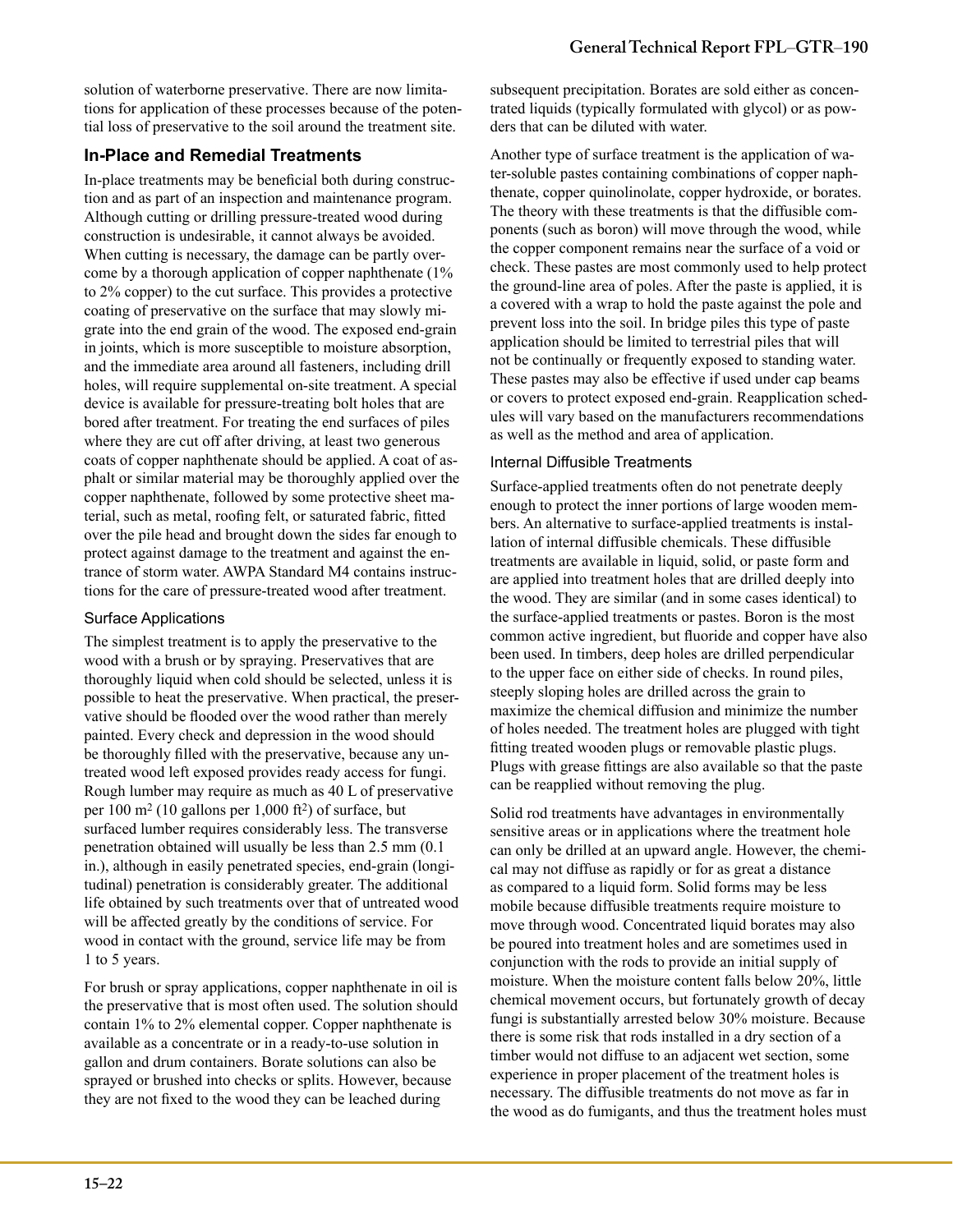be spaced more closely. A study of borate diffusion in timbers of several wood species reported that diffusion along the grain was generally less than 12 cm (5 in.), and diffusion across the grain was typically less than 5 cm (2 in.).

### Internal Fumigant Treatments

As with diffusibles, fumigants are applied in liquid or solid form in predrilled holes. However, they then volatilize into a gas that moves through the wood. To be most effective, a fumigant should be applied at locations where it will not readily volatilize out of the wood to the atmosphere. When fumigants are applied, the timbers should be inspected thoroughly to determine an optimal drilling pattern that avoids metal fasteners, seasoning checks, and severely rotted wood. In vertical members such as piles, holes to receive liquid fumigant should be drilled at a steep angle (45° to 60°) downward toward the center of the member, avoiding seasoning checks. The holes should be no more than 1.2 m (4 ft) apart and arranged in a spiral pattern. With horizontal timbers, the holes can be drilled straight down or slanted. As a rule, the holes should be extended to within about 5 cm (2 in.) of the bottom of the timber. If strength is not jeopardized, holes can be drilled in a cluster or in pairs to accommodate the required amount of preservative. If large seasoning checks are present, the holes should be drilled on each side of the member to provide better distribution. As soon as the fumigant is injected, the hole should be plugged with a tight-fitting treated wood dowel or removable plastic plug. For liquid fumigants, sufficient room must remain in the treating hole so the plug can be driven without displacing the chemical out of the hole. The amount of fumigant needed and the size and number of treating holes required depends upon the timber size. Fumigants will eventually diffuse out of the wood, allowing decay fungi to recolonize. Fortunately, additional fumigant can be applied to the same treatment hole. Fumigant treatments are generally more toxic and more difficult to handle than are diffusible treatments. Some are classified as restricted-use pesticides by the U.S. EPA.

One of the oldest and most effective fumigants is chloropicrin (trichloronitromethane). Chloropicrin is a liquid and has been found to remain in wood for up to 20 years; however, a 10-year retreatment cycle is recommended, with regular inspection. Chloropicrin is a strong eye irritant and has high volatility. Due to chloropicrin's hazardous nature, it should be used in areas away from buildings permanently inhabited by humans or animals. During application, workers must wear protective gear, including a full face respirator. Methylisothiocyante (MITC) is the active ingredient in several fumigants, but is also available in a solid-melt form that is 97% actives. The solid-melt MITC is supplied in aluminum tubes. After the treatment hole is drilled the cap is removed from the tube, and the entire tube is placed into the whole. This formulation provides ease of handling and application to upward drilled sloping treatment holes. Metham sodium (sodium N-methldithiocarbamate) is a widely used

liquid fumigant that decomposes in the wood to form the active ingredient MITC. Granular dazomet (tetrahydro-3, 5-dimethyl-2-H-1,3,5, thiodazine-6-thione) is applied in a solid granular form that decomposes to a MITC content of approximately 45%. Dazomet is easy to handle but slower to decompose and release MITC than the solid-melt MITC or liquid fumigants. Some suppliers recommend the addition of a catalyst such as copper naphthenate to accelerate the breakdown process.

### **Best Management Practices**

The active ingredients of various waterborne wood preservatives (copper, chromium, arsenic, and zinc) are water soluble in the treating solution but resist leaching when placed into the wood. This resistance to leaching is a result of chemical stabilization (or fixation) reactions that render the toxic ingredients insoluble in water. The mechanism and requirements for the stabilization reactions differ, depending on the type of wood preservative.

For each type of preservative, some reactions occur very rapidly during pressure treatment, while others may take days or even weeks, depending on storage and processing after treatment. If the treated wood is placed in service before these fixation reactions have been completed, the initial release of preservative into the environment may be much greater than if the wood has been conditioned properly.

With oil-type preservatives, preservative bleeding or oozing out of the treated wood is a particular concern. This problem may be apparent immediately after treatment. Such members should not be used in bridges over water or other aquatic applications. In other cases, the problem may not become obvious until after the product has been exposed to heating by direct sunlight. This problem can be minimized by using treatment practices that remove excess preservative from the wood.

Best management practice (BMP) standards have been developed to ensure that treated wood is produced in a way that will minimize environmental concerns. The Western Wood Preservers Institute (WWPI) has developed guidelines for treated wood used in aquatic environments. Although these practices have not yet been adopted by the industry in all areas of the United States, purchasers can require that these practices be followed. Commercial wood treatment firms are responsible for meeting conditions that ensure stabilization and minimize bleeding of preservatives, but persons buying treated wood should make sure that the firms have done so.

Consumers can take steps to ensure that wood will be treated according to the BMPs. Proper stabilization may take time, and material should be ordered well before it is needed so that the treater can hold the wood while it stabilizes. If consumers order wood in advance, they may also be able to store it under cover, allowing further drying and fixation. In general, allowing the material to air dry before it is used is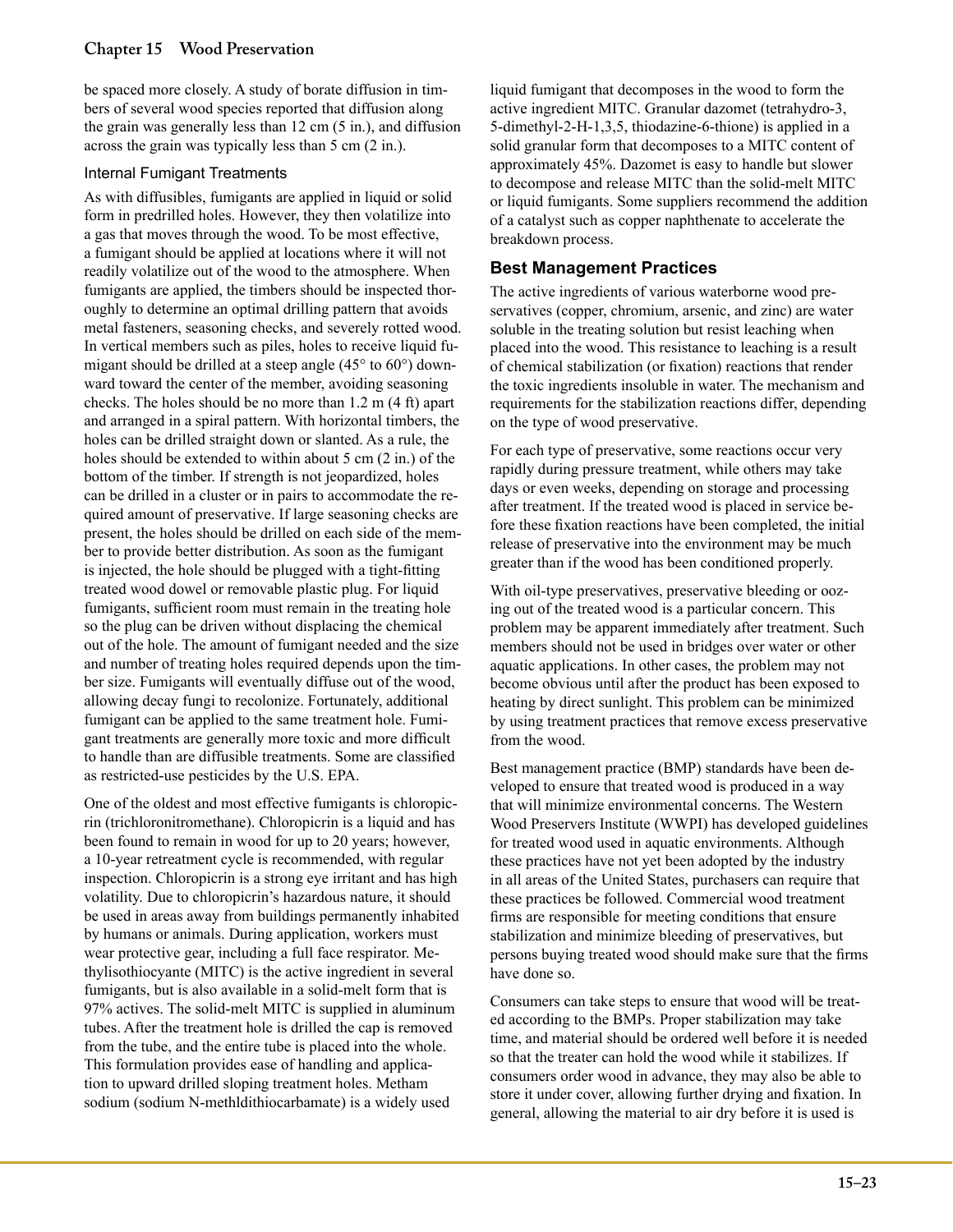a good practice for ensuring fixation, minimizing leaching, and reducing risk to construction personnel. With all preservatives, the wood should be inspected for surface residue, and wood with excessive residue should not be placed in service.

### **CCA**

The risk of chemical exposure from wood treated with CCA is minimized after chemical fixation reactions lock the chemical in the wood. The treating solution contains hexavalent chromium, but the chromium reduces to the less toxic trivalent state within the wood. This process of chromium reduction also is critical in fixing the arsenic and copper in the wood. Wood treated with CCA should not be immersed or exposed to prolonged wetting until the fixation process is complete or nearly complete. The rate of fixation depends on temperature, taking only a few hours at 66 °C (150 °F) but weeks or even months at temperatures below 16 °C (60 °F). Some treatment facilities use kilns, steam, or hot-water baths to accelerate fixation.

The BMP guideline for CCA stipulates that the wood should be air seasoned, kiln dried, steamed, or subjected to a hotwater bath after treatment. It can be evaluated with the AWPA chromotropic acid test to determine whether fixation is complete.

### ACZA and ACQ–B

The key to achieving stabilization with ACZA and ACQ–B is to allow ammonia to volatilize. This can be accomplished by air or kiln drying. The BMPs require a minimum of 3 weeks of air drying at temperatures higher than 16 °C (60 °F). Drying time can be reduced to 1 week if the material is conditioned in the treatment cylinder. At lower temperatures, kiln drying or heat is required to complete fixation. There is no commonly used method to determine the degree of stabilization in wood treated with ACZA or ACQ–B, although wood that has been thoroughly dried is acceptable. If the wood has a strong ammonia odor, fixation is not complete.

### ACQ–C, ACQ–D, and Copper Azole

Proper handling and conditioning of the wood after treatment helps minimize leaching and potential environmental impacts for these preservatives. Amine (and ammonia in some cases) keeps copper soluble in these treatment solutions. The mechanism of copper's reaction in the wood is not completely understood but appears to be strongly influenced by time, temperature, and retention levels. As a general rule, wood that has been thoroughly dried after treatment is properly stabilized.

Copper stabilization in the copper azole CA–B formulation is extremely rapid (within 24 h) at the UC3B retention of 1.7 kg m<sup>-3</sup> (0.10 lb ft<sup>-3</sup>) but slows considerably at higher retentions unless the material is heated to accelerate fixation.

### Pentachlorophenol, Creosote, and Copper Naphthenate

For creosote, the BMPs stipulate use of an expansion bath and final steaming period at the end of the charge.

**Expansion Bath—**Following the pressure period, the creosote should be heated to a temperature 6 to 12 °C (10 to 20 °F) above the press temperatures for at least 1 h. Creosote should be pumped back to storage and a minimum gauge vacuum of –81 kPa (24 inHg) should be applied for at least 2 h.

**Steaming—**After the pressure period and once the creosote has been pumped back to the storage tank, a vacuum of not less than –74 kPa (22 inHg) is applied for at least 2 h to recover excess preservative. The vacuum is then released back to atmospheric pressure and the charge is steamed for 2 to 3 h. The maximum temperature during this process should not exceed 116 °C (240 °F). A second vacuum of not less than  $-74$  kPa (22 inHg) is then applied for a minimum of 4 h.

The BMPs for copper naphthenate are similar to those for creosote and pentachlorophenol. The recommended treatment practices for treatment in heavy oil include using an expansion bath, or final steaming, or both, similar to that described for creosote. When No. 2 fuel oil is used as the solvent, the BMPs recommend using a final vacuum for at least 1 h.

### Handling and Seasoning of Timber after Treatment

Treated timber should be handled with sufficient care to avoid breaking through the treated shell. The use of pikes, cant hooks, picks, tongs, or other pointed tools that dig deeply into the wood should be prohibited. Handling heavy loads of lumber or sawn timber in rope or cable slings can crush the corners or edges of the outside pieces. Breakage or deep abrasions can also result from throwing or dropping the lumber. If damage results, the exposed areas should be retreated, if possible.

Wood treated with preservative oils should generally be installed as soon as practicable after treatment to minimize lateral movement of the preservative, but sometimes cleanliness of the surface can be improved by exposing the treated wood to the weather for a limited time before installation. Lengthy, unsheltered exterior storage of treated wood before installation should be avoided. Treated wood that must be stored before use should be covered for protection from the sun and weather.

With waterborne preservatives, seasoning after treatment is important for wood that will be used in buildings or other places where shrinkage after placement in the structure would be undesirable. Injecting waterborne preservatives puts large amounts of water into the wood, and considerable shrinkage is to be expected as subsequent seasoning takes place. For best results, the wood should be dried to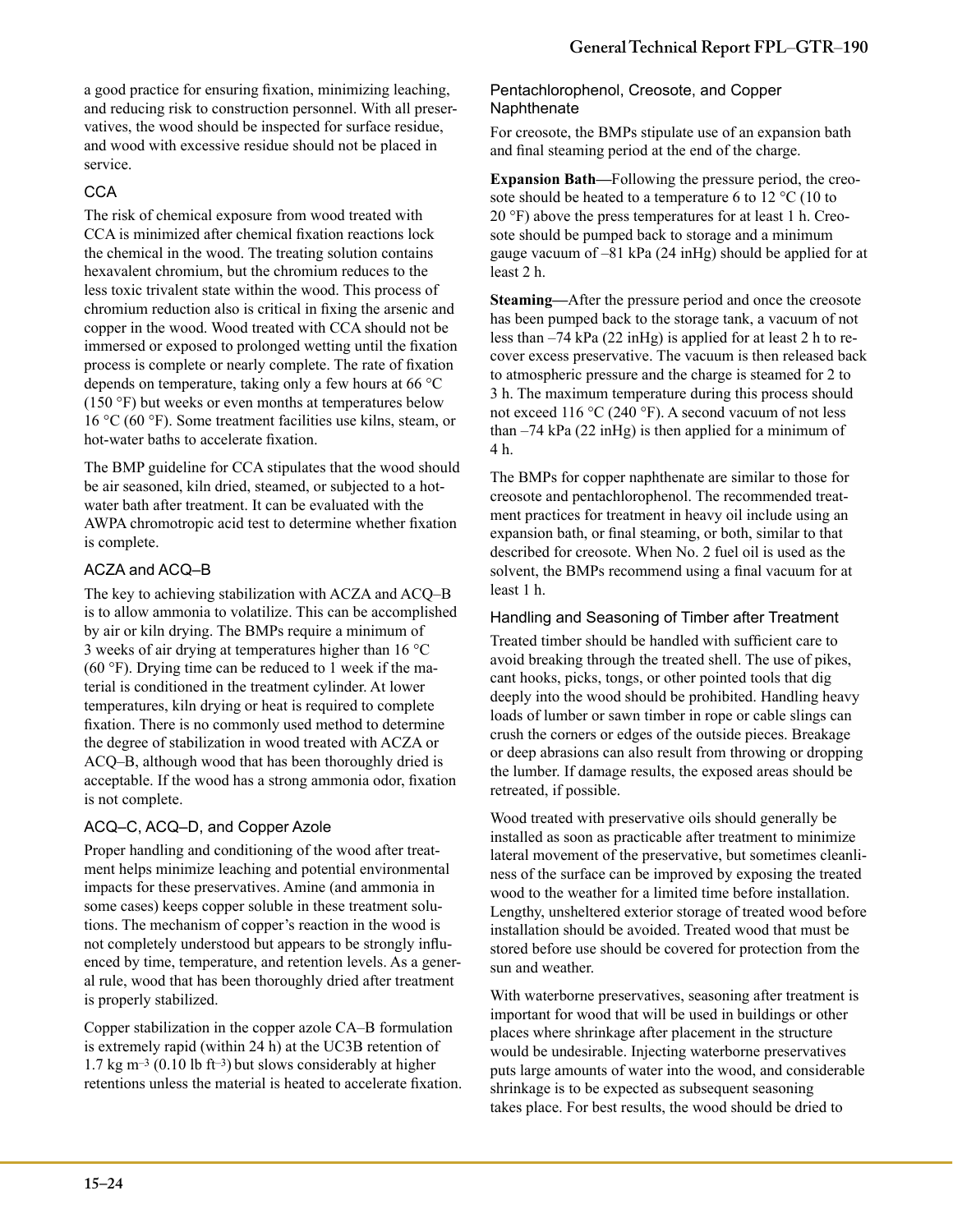approximately the moisture content it will ultimately reach in service. During drying, the wood should be carefully piled and, whenever possible, restrained by sufficient weight on the top of the pile to prevent warping.

### **Quality Assurance for Treated Wood Treating Conditions and Specifications**

Specifications on the treatment of various wood products by pressure processes have been developed by AWPA. These specifications limit pressures, temperatures, and time of conditioning and treatment to avoid conditions that will cause serious injury to the wood. The specifications also contain minimum requirements for preservative penetration and retention levels and recommendations for handling wood after treatment to provide a quality product. Specifications are broad in some respects, allowing the purchaser some latitude in specifying the details of individual requirements. However, the purchaser should exercise great care so as not to hinder the treating plant operator from doing a good treating job and not to require treating conditions so severe that they will damage the wood.

### Penetration and Retention

Penetration and retention requirements are equally important in determining the quality of preservative treatment. Penetration levels vary widely, even in pressure-treated material. In most species, heartwood is more difficult to penetrate than sapwood. In addition, species differ greatly in the degree to which their heartwood may be penetrated. Incising tends to improve penetration of preservative in many refractory species, but those highly resistant to penetration will not have deep or uniform penetration even when incised. Penetration in unincised heartwood faces of these species may occasionally be as deep as  $6 \text{ mm } (1/4 \text{ in.})$  but is often not more than 1.6 mm (1/16 in.).

Experience has shown that even slight penetration has some value, although deeper penetration is highly desirable to avoid exposing untreated wood when checks occur, particularly for important members that are costly to replace. The heartwood of coastal Douglas-fir, southern pines, and various hardwoods, although resistant, will frequently show transverse penetrations of 6 to 12 mm (1/4 to 1/2 in.) and sometimes considerably more.

Complete penetration of the sapwood should be the goal in all pressure treatments. It can often be accomplished in small-size timbers of various commercial woods, and with skillful treatment, it may often be obtained in piles, ties, and structural timbers. Practically, however, the operator cannot always ensure complete penetration of sapwood in every piece when treating large pieces of round material with thick sapwood (such as poles and piles). Therefore, specifications permit some tolerance. For instance, AWPA Processing and Treatment Standard T1 for Southern Pine poles requires that 89 mm (3.5 in.) or 90% of the sapwood thickness be

penetrated for waterborne preservatives. The requirements vary, depending on the species, size, class, and specified retention levels.

Preservative retentions are typically expressed on the basis of the mass of preservative per unit volume of wood within a prescribed assay zone. The retention calculation is not based on the volume of the entire pole or piece of lumber. For example, the assay zone for Southern Pine poles is between 13 and 51 mm (0.5 and 2.0 in.) from the surface. To determine the retention, a boring is removed from the assay zone and analyzed for preservative concentration. The preservatives and retention levels listed in the AWPA Commodity Standards and ICC–ES evaluation reports are shown in Table 15–1. The current issues of these specifications should be referenced for up-to-date recommendations and other details. In many cases, the retention level is different depending on species and assay zone. Higher preservative retention levels are specified for products to be installed under severe climatic or exposure conditions. Heavy-duty transmission poles and items with a high replacement cost, such as structural timbers and house foundations, are required to be treated to higher retention levels. Correspondingly, deeper penetration or heartwood limitations are also necessary for the same reasons. It may be necessary to increase retention levels to ensure satisfactory penetration, particularly when the sapwood is either unusually thick or is somewhat resistant to treatment. To reduce bleeding of the preservative, however, it may be desirable to use preservative-oil retention levels less than the stipulated minimum. Older specifications based on treatment to refusal do not ensure adequate penetration or retention of preservative, should be avoided, and must not be considered as a substitute for results-type specification in treatment.

### **Inspection of Treatment Quality**

AWPA standards specify how charges of treated wood should be inspected to ensure conformance to treatment standards. Inspections are conducted by the treating company and also should be routinely conducted by independent third-party inspection agencies. These third-party agencies verify for customers that the wood was properly treated in accordance with AWPA standards. The U.S. Department of Commerce American Lumber Standard Committee (ALSC) accredits third-party inspection agencies for treated-wood products. Quality control overview by ALSC-accredited agencies is preferable to simple treating plant certificates or other claims of conformance made by the producer without inspection by an independent agency. Updated lists of accredited agencies can be obtained from the ALSC website at www.alsc.org. Each piece of treated wood should be marked with brand, ink stamp, or end-tag that shows the logo of an accredited inspection agency and other information required by AWPA standards (Fig. 15–6). Other important information that should be shown includes the type of preservative, preservative retention, and the intended use category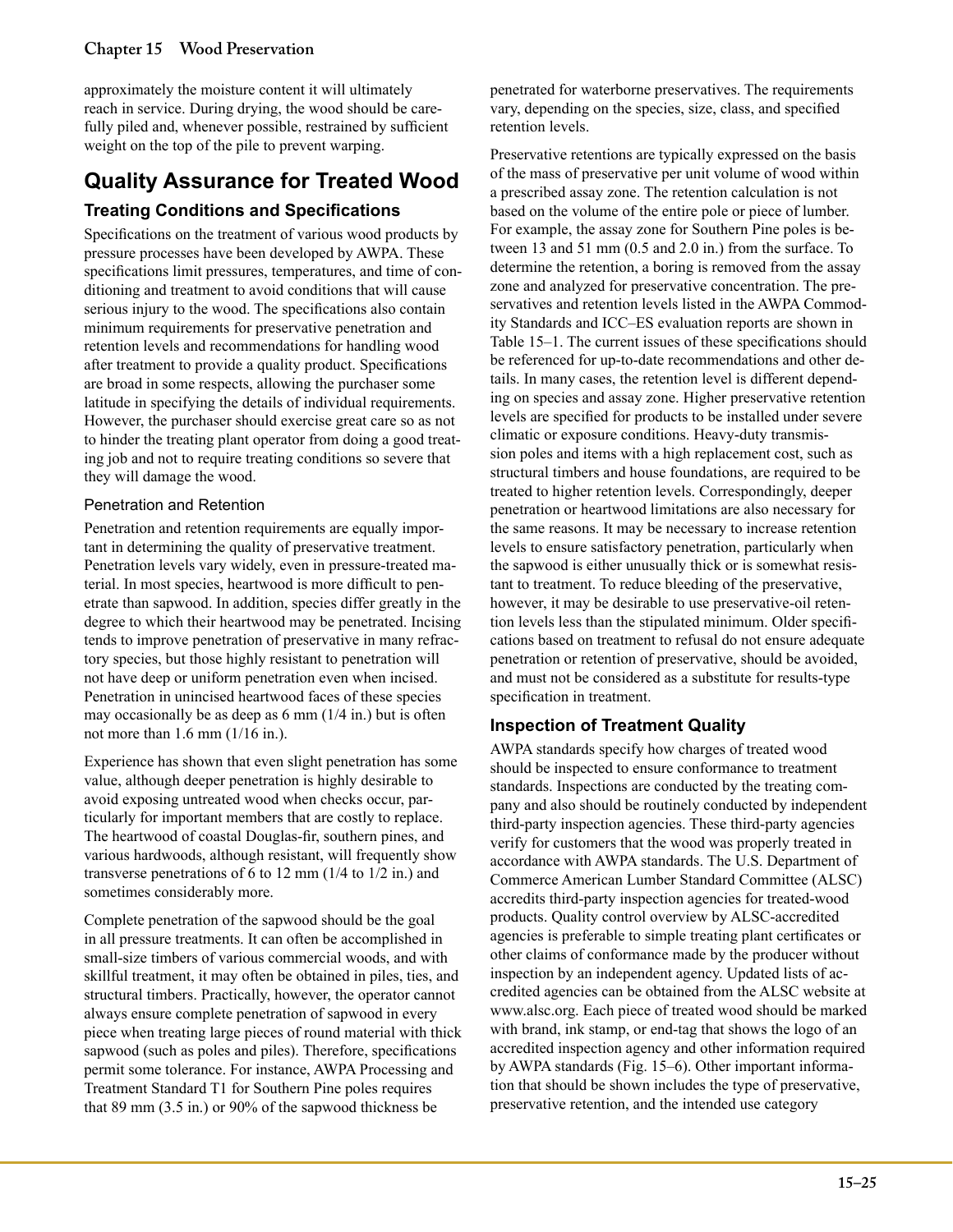

- <sup>3</sup> Intended end-use
- <sup>4</sup> Standard name of preservative
- <sup>5</sup> Third party inspection agency
- <sup>6</sup> AWPA Use Category
- <sup>7</sup> Retention of Preservative in wood
- <sup>8</sup> Treating company

#### **Figure 15–6. Typical end tag for preservative-treated lumber conforming to the ALSC accreditation program.**

(exposure condition). Purchasers may also elect to have an independent inspector inspect and analyze treated products to ensure compliance with the specifications—recommended for treated-wood products used for critical structures. Railroad companies, utilities, and other entities that purchase large quantities of treated timber usually maintain their own inspection services.

## **Effects on the Environment**

Preservatives intended for use outdoors have mechanisms that are intended to keep the active ingredients in the wood and minimize leaching. Past studies indicate that a small percentage of the active ingredients of all types of wood preservatives leach out of the wood. The amount of leaching depends on factors such as fixation conditions, preservative retention in the wood, product size and shape, type of exposure, and years in service. Ingredients in all preservatives are potentially toxic to a variety of organisms at high concentrations, but laboratory studies indicate that the levels of preservatives leached from treated wood generally are too low to create a biological hazard.

In recent years, several studies have been conducted on preservative releases from structures and on the environmental consequences of those releases. These recent studies of the environmental impact of treated wood reveal several key points. All types of treated wood evaluated release small amounts of preservative components into the environment. These components can sometimes be detected in soil or sediment samples. Shortly after construction, elevated levels of preservative components can sometimes be detected in the water column. Detectable increases in soil and sediment concentrations of preservative components generally are limited to areas close to the structure. Leached preservative components either have low water solubility or react with components of the soil or sediment, limiting their

mobility and limiting the range of environmental contamination. Levels of these components in the soil immediately adjacent to treated structures can increase gradually over the years, whereas levels in sediments tended to decline over time. Research indicates that environmental releases from treated wood do not cause measurable impacts on the abundance or diversity of aquatic invertebrates adjacent to the structures. In most cases, levels of preservative components were below concentrations that might be expected to affect aquatic life. Samples with elevated levels of preservative components tended to be limited to fine sediments beneath stagnant or slow-moving water where the invertebrate community is not particularly intolerant to pollutants.

Conditions with a high potential for leaching and a high potential for metals to accumulate are the most likely to affect the environment (Fig. 15–7). These conditions are most likely to be found in boggy or marshy areas with little water exchange. Water at these sites has low pH and high organic acid content, increasing the likelihood that preservatives will be leached from the wood. In addition, the stagnant water prevents dispersal of any leached components of preservatives, allowing them to accumulate in soil, sediments, and organisms near the treated wood. Note that all construction materials, including alternatives to treated wood, have some type of environmental impact. In addition to environmental releases from leaching and maintenance activities, the alternatives may have greater impacts and require greater energy consumption during production.

### **Recycling and Disposal of Treated Wood**

Treated wood is not listed as a hazardous waste under Federal law, and it can be disposed of in any waste management facility authorized under State and local law to manage such material. State and local jurisdictions may have additional regulations that impact the use, reuse, and disposal of treated wood and treated-wood construction waste, and users should check with State and local authorities for any special regulations relating to treated wood. Treated wood must not be burned in open fires or in stoves, fireplaces, or residential boilers, because the smoke and ashes may contain toxic chemicals.

Treated wood from commercial and industrial uses (construction sites, for example) may be burned only in commercial or industrial incinerators or boilers in accordance with State and Federal regulations. Spent railroad ties treated with creosote and utility poles treated with pentachlorophenol can be burned in properly equipped facilities to generate electricity (cogeneration). As fuel costs and energy demands increase, disposal of treated wood in this manner becomes more attractive. Cogeneration poses more challenges for wood treated with heavy metals, and particularly for wood treated with arsenic. In addition to concerns with emissions, the concentration of metals in the ash requires further processing.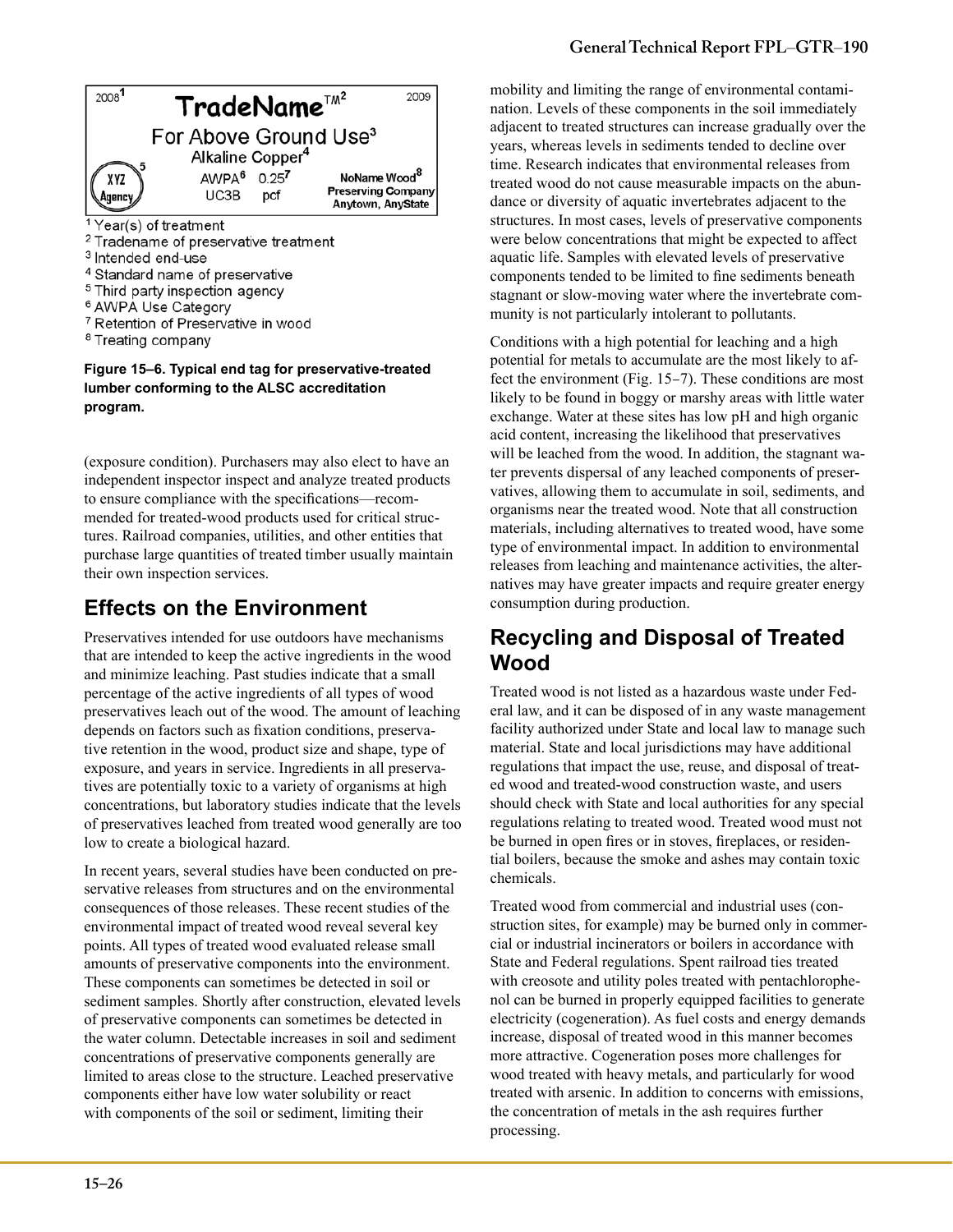

**Figure 15–7. Wood preservative leaching, environmental mobility, and effects on aquatic insects were evaluated at this wetland boardwalk in western Oregon.**

As with many materials, reuse of treated wood may be a viable alternative to disposal. In many situations treated wood removed from its original application retains sufficient durability and structural integrity to be reused in a similar application. Generally, regulatory agencies also recognize that treated wood can be reused in a manner that is consistent with its original intended end use.

The potential for recycling preservative-treated wood depends on several factors, including the type of preservative treatment and the original use. Researchers have demonstrated that wood treated with heavy metals can be chipped or flaked and reused to form durable panel products or wood–cement composites. However, this type of reuse has not yet gained commercial acceptance. Techniques for extraction and reuse of the metals from treated wood have also been proposed. These include acid extraction, fungal degradation, bacterial degradation, digestion, steam explosion, or some combination of these techniques. All these approaches show some potential, but none is currently economical. In most situations landfill disposal remains the least expensive option. For treated wood used in residential construction, one of the greatest obstacles is the lack of an efficient process for collecting and sorting treated wood. This is less of a problem for products such as railroad ties and utility poles.

### **References**

AWPA. [Current edition]. Annual proceedings. (Reports of preservations and treatment committees containing information on new wood preservatives considered in the development of standards). Birmingham, AL: American Wood Protection Association.

AWPA. 2008. Book of standards. (Includes standards on preservatives, treatments, methods of analysis, and inspection.) Birmingham, AL: American Wood Protection Association.

Archer, K.; Lebow, S.T. 2006. Wood preservation. Second edition. Primary wood processing, principals and practice, Walker, J.C.F. ed. The Netherlands: Springer. 596 p.

Baechler, R.H.; Roth, H.G. 1964. The double-diffusion method of treating wood: a review of studies. Forest Products Journal. 14(4): 171–178.

Baechler, R.H.; Blew, J.O.; Roth, H.G. 1962. Studies on the assay of pressure-treated lumber. Proceedings of American Wood Preservers' Association. 58: 21–34.

Baechler, R.H.; Gjovik, L.R.; Roth, H.G. 1969. Assay zones for specifying preservative-treated Douglas-fir and Southern Pine timbers. Proceedings of American Wood Preservers' Association. 65: 114–123.

Baechler, R.H.; Gjovik, L.R.; Roth, H.G. 1970. Marine tests on combination-treated round and sawed specimens. Proceedings of American Wood Preservers' Association. 66: 249–257.

Barnes, M.H., ed. 2007. Wood protection 2006. Publication No. 7229. Madison, WI: Forest Products Society. 388 p.

Blew, J.O.; Davidson, H.L. 1971. Preservative retentions and penetration in the treatment of white fir. Proceedings of American Wood Preservers' Association. 67: 204–221.

Boone, R.S.; Gjovik, L.R.; Davidson, H.L. 1976. Treatment of sawn hardwood stock with double-diffusion and modified double-diffusion methods. Res. Pap. FPL–RP–265. Madison, WI: U.S. Department of Agriculture, Forest Service, Forest Products Laboratory.

Brooks, K.M. 2000. Assessment of the environmental effects associated with wooden bridges preserved with creosote, pentachlorophenol or chromated-copper-arsenate. Res. Pap. FPL–RP–587. Madison, WI: U.S. Department of Agriculture, Forest Service, Forest Products Laboratory. 100 p.

Cassens, D.L.; Johnson, B.R.; Feist, W.C.; De Groot, R.C. 1995. Selection and use of preservative-treated wood. Publication N. 7299. Madison, WI: Forest Products Society.

Crawford, D.M; Woodward, B.M.; Hatfield, C.A. 2002. Comparison of wood preservative in stake tests. 2000 Progress Report. Res. Note FPL–RN–02. Madison, WI: U.S. Department of Agriculture, Forest Service, Forest Products Laboratory.

Eaton, R.A.; Hale, M.D.C. 1993. Wood: decay, pests and protection. New York, NY: Chapman & Hall.

Forest Products Laboratory. Environmental impact of preservative treated wood in a wetland boardwalk. Res. Pap. FPL–RP–582. Madison, WI: U.S. Department of Agriculture, Forest Service, Forest Products Laboratory. 126 p.